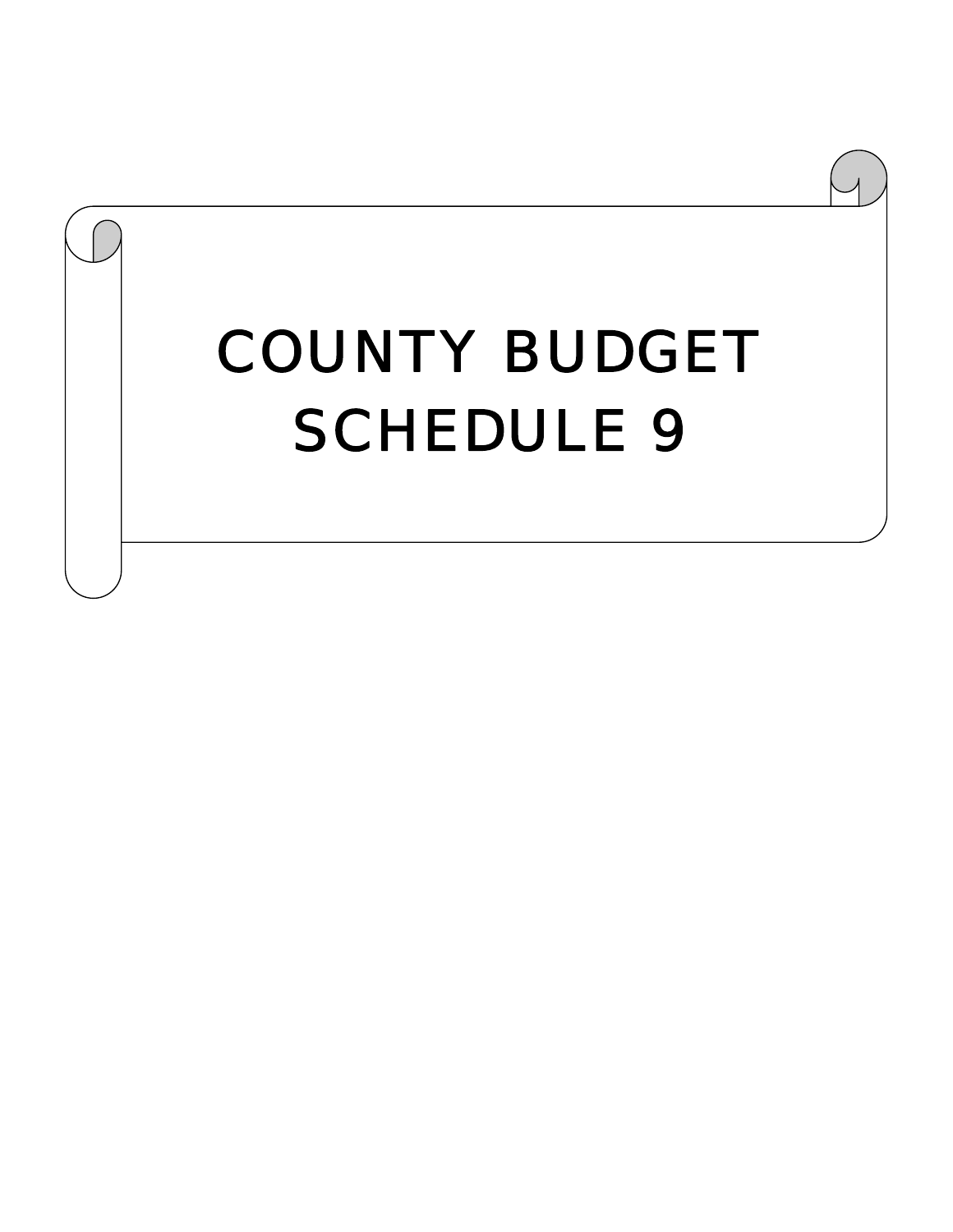COUNTY BUDGET FORM

SCHEDULE 9

### Fund: General Fund

Department: **01 Board of Supervisors** Function: General Government

| Sub-<br>Obj.                 | <b>Financing Uses</b><br>Classification         | Actual<br>2002-2003 | Actual<br>2003-2004 | Dept<br>Requested<br>2004-2005 | CAO<br>Recm'd<br>2004-2005 | Adopted by<br><b>BOS</b><br>2004-2005 |
|------------------------------|-------------------------------------------------|---------------------|---------------------|--------------------------------|----------------------------|---------------------------------------|
|                              | 3000 Permanent Employees / Elected Officials    | 692,859             | 688,185             | 685,288                        | 685,288                    | 685,288                               |
| 3002 Overtime                |                                                 | 0                   | 217                 | 0                              | 0                          | 0                                     |
| 3004 Other Compensation      |                                                 | 0                   | 26,402              | 9,600                          | 9,600                      | 9,600                                 |
|                              | 3020 Employer Share - Employee Retirement       | 24,496              | 38,053              | 93,433                         | 93,433                     | 93,433                                |
|                              | 3022 Employer Share - Medi Care                 | 7,763               | 8,023               | 9,330                          | 9,330                      | 9,330                                 |
|                              | 3040 Employer Share - Health Insurance          | 111,128             | 96,427              | 55,783                         | 55,783                     | 55,783                                |
|                              | 3041 Employer Share - Unemployment Insurance    | 1,480               | 1,750               | 4,112                          | 4,112                      | 4,112                                 |
|                              | 3042 Employer Share - Long Term Disab Insurance | 4,110               | 3,815               | 3,426                          | 3,426                      | 3,426                                 |
|                              | 3043 Employer Share - Deferred Compensation     | 2,506               | 4,172               | 3,607                          | 3,607                      | 3,607                                 |
|                              | 3046 Retiree Health: Defined Contributions      | 0                   | 17,157              | 19,303                         | 19,303                     | 19,303                                |
|                              | 3060 Employer Share - Workers' Compensation     | 17,680              | 35,814              | 30,917                         | 30,917                     | 30,917                                |
| 3080 Flexible Benefits       |                                                 | 15,916              | 26,996              | 63,000                         | 63,000                     | 63,000                                |
|                              | <b>Salaries And Employee Benefits</b>           | 877,938             | 947,010             | 977,799                        | 977,799                    | 977,799                               |
|                              | 4040 Telephone Company Vendor Payments          | 2,065               | 2,509               | 2,500                          | 2,500                      | 2,500                                 |
|                              | 4041 Cnty Pass thru Telephone Chrges to Depts   | 4,517               | 3,868               | 4,000                          | 4,000                      | 4,000                                 |
|                              | 4060 Food and Food Products                     | 516                 | 67                  | 0                              | $\mathbf 0$                | 0                                     |
| 4100 Insurance - Premium     |                                                 | 47,295              | 16,528              | 6,156                          | 6,156                      | 6,156                                 |
|                              | 4140 Maintenance - Equipment                    | 1,369               | 440                 | 1,600                          | 1,600                      | 1,600                                 |
|                              | 4180 Maintenance - Building and Improvements    | 0                   | 102                 | 0                              | 0                          | 0                                     |
| 4220 Memberships             |                                                 | 15,528              | 15,834              | 0                              | 0                          | 0                                     |
|                              | 4221 Memberships - Legislative Advocacy         | 15,242              | 13,464              | 730                            | 730                        | 730                                   |
| 4260 Office Expense          |                                                 | 5,677               | 4,379               | 4,450                          | 4,450                      | 4,450                                 |
| 4261 Postage                 |                                                 | 2,073               | 3,096               | 2,200                          | 2,200                      | 2,200                                 |
| 4262 Software                |                                                 | 2,179               | 1,129               | 0                              | 0                          | 0                                     |
|                              | 4263 Subscription / Newspaper / Journals        | 183                 | 237                 | 0                              | 0                          | 0                                     |
|                              | 4300 Professional and Specialized Services      | 4,172               | 907                 | 4,450                          | 4,450                      | 4,450                                 |
|                              | 4400 Publication and Legal Notices              | 2,963               | 904                 | 1,350                          | 1,350                      | 1,350                                 |
|                              | 4420 Rents and Leases - Equipment               | 4,328               | 4,451               | 6,400                          | 6,400                      | 6,400                                 |
|                              | 4440 Rents and Leases- Building/Improvements    | 425                 | 0                   | 100                            | 100                        | 100                                   |
| 4461 Minor Equipment         |                                                 | 2,566               | 222                 | 0                              | 0                          | 0                                     |
| 4462 Computer Equipment      |                                                 | 1,900               | 42                  | 0                              | 0                          | 0                                     |
|                              | 4463 Telephone and Radio Equipment              | 63                  | 676                 | 0                              | 0                          | 0                                     |
|                              | 4500 Special Departmental Expense               | 0                   | -1                  | 0                              | 268                        | 268                                   |
| 4501 Special Projects        |                                                 | 757                 | 698                 | 400                            | 400                        | 400                                   |
| 4503 Staff Development       |                                                 | 2,790               | 3,308               | 2,700                          | 2,700                      | 2,700                                 |
| 4529 Software License        |                                                 | 715                 | 0                   | 4,300                          | 4,300                      | 4,300                                 |
|                              | 4600 Transportation and Travel                  | 13,892              | 10,773              | 15,000                         | 15,000                     | 15,000                                |
|                              | 4602 Employee - Private Auto Mileage            | 21,660              | 24,893              | 24,000                         | 24,000                     | 24,000                                |
|                              | 4605 Vehicle - Rent Or Lease                    | 2,013               | 2,684               | 2,500                          | 2,500                      | 2,500                                 |
| <b>Services And Supplies</b> |                                                 | 154,886             | 111,210             | 82,836                         | 83,104                     | 83,104                                |
|                              | 5300 Interfund Expenditures                     | 100                 | 0                   | 0                              | 0                          | 0                                     |
| <b>Other Charges</b>         |                                                 | 100                 | 0                   | 0                              | 0                          | 0                                     |
|                              | 6042 Fixed Assets - Computer Sys Equipment      | 0                   | 0                   | 0                              | 18,469                     | 18,469                                |
| <b>Fixed Assets</b>          |                                                 | 0                   | $\bf{0}$            | $\bf{0}$                       | 18,469                     | 18,469                                |
| 7200 Intrafund Transfers     |                                                 | $-586$              | $-586$              | $-668$                         | $-668$                     | $-668$                                |
|                              | 7220 Intrafnd: Telephone Equipment and Support  | 10,976              | 9,719               | 10,000                         | 10,000                     | 10,000                                |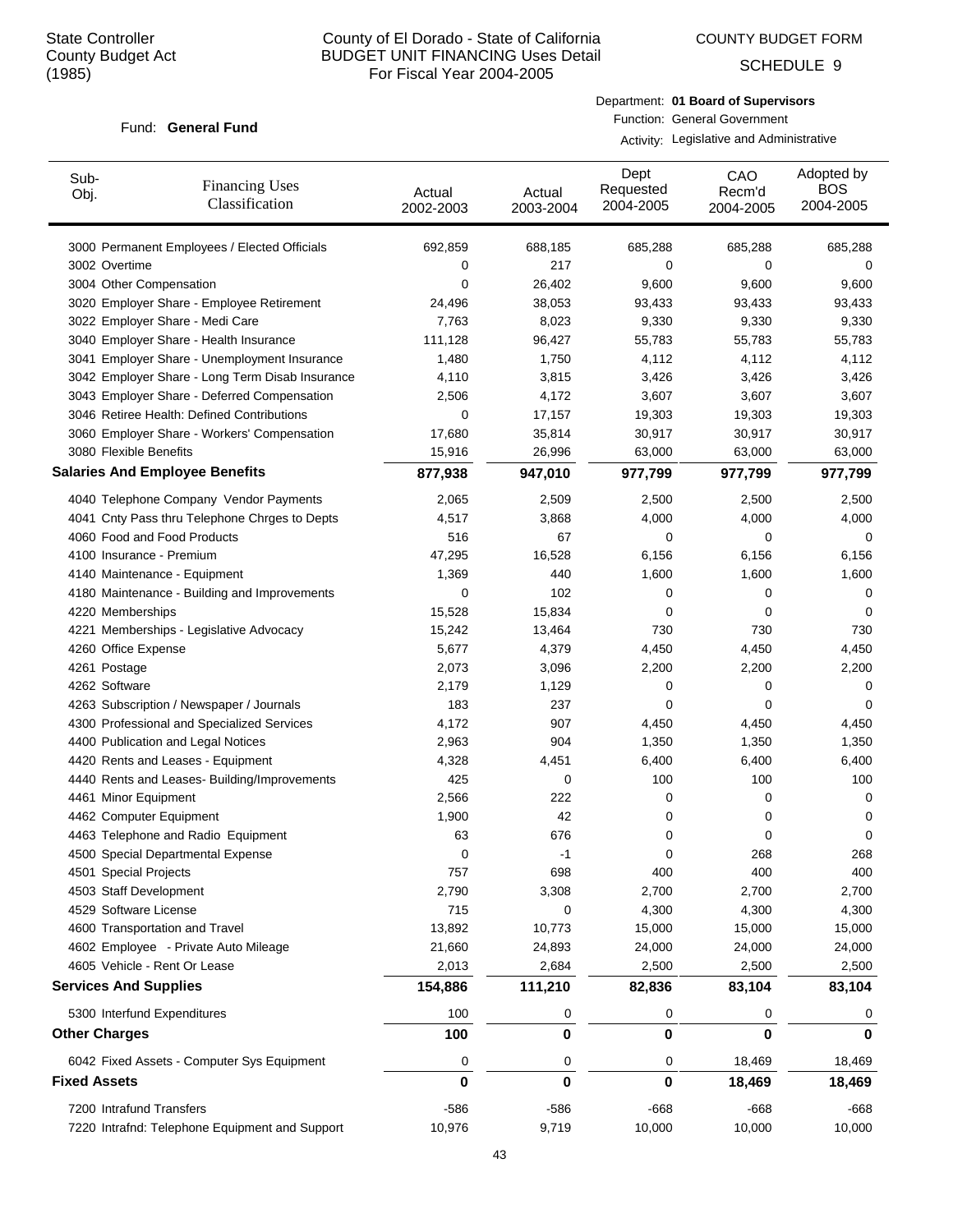COUNTY BUDGET FORM

SCHEDULE 9

### Fund: General Fund

Department: **01 Board of Supervisors** Function: General Government

| Sub-                       | <b>Financing Uses</b>                                                    |                     |                     | Dept<br>Requested | CAO                 | Adopted by<br><b>BOS</b> |
|----------------------------|--------------------------------------------------------------------------|---------------------|---------------------|-------------------|---------------------|--------------------------|
| Obj.                       | Classification                                                           | Actual<br>2002-2003 | Actual<br>2003-2004 | 2004-2005         | Recm'd<br>2004-2005 | 2004-2005                |
|                            |                                                                          |                     |                     |                   |                     |                          |
| 7221                       | Intrafnd: Radio Equipment and Support                                    | 72                  | 72                  | 125               | 125                 | 125                      |
|                            | 7223 Intrafnd: Mail Service                                              | 1,171               | 1,259               | 1,340             | 1,340               | 1,340                    |
|                            | 7224 Intrafnd: Stores Support                                            | 1,120               | 714                 | 832               | 832                 | 832                      |
|                            | 7225 Intrafnd: Central Duplicating                                       | 13,069              | 8,595               | 9,000             | 9,000               | 9,000                    |
|                            | 7227 Intrafnd: Internal Data Processing                                  | 8,303               | 6,193               | 4,973             | 4,973               | 4,973                    |
|                            | 7228 Intrafnd: Internet Connect Charges                                  | 1,824               | 0                   | 0                 | 0                   | 0                        |
|                            | 7229 Intrafnd: PC Support                                                | 2,490               | 2,597               | 5,000             | 5,000               | 5,000                    |
|                            | 7231 Intrafnd: IS Programming Support                                    | 9,870               | 4,680               | 7,000             | 7,000               | 7,000                    |
|                            | 7232 Intrafnd: Maint Bldg & Improvmnts                                   | 1,032               | 337                 | 500               | 500                 | 500                      |
|                            | 7234 Intrafnd: Network Support                                           | 0                   | 15,918              | 17,087            | 17,087              | 17,087                   |
| <b>Intrafund Transfers</b> |                                                                          | 49,341              | 49,497              | 55,189            | 55,189              | 55,189                   |
|                            | <b>Total Financing Uses</b>                                              | 1,082,265           | 1,107,718           | 1,115,824         | 1,134,561           | 1,134,561                |
|                            |                                                                          |                     |                     |                   |                     |                          |
|                            | <b>Less Department Estimated Revenues</b>                                | 56,238              | 56,077              | 8,844             | 30,417              | 30,417                   |
|                            | Department Use of Other General<br><b>Fund Sources (Net County Cost)</b> | 1,026,028           | 1,051,641           | 1,106,980         | 1,104,144           | 1,104,144                |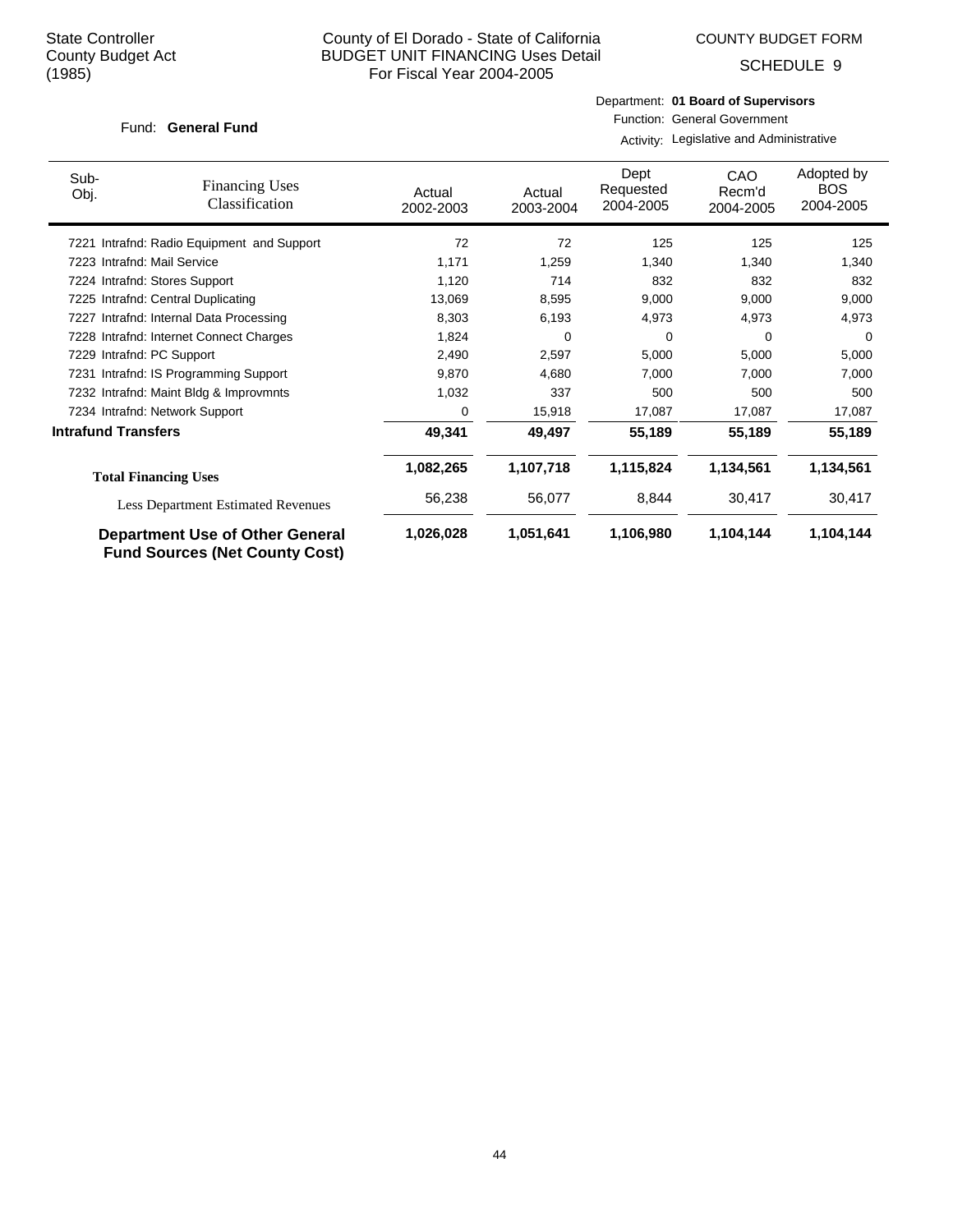COUNTY BUDGET FORM

SCHEDULE 9

### Fund: General Fund

Department: **02 Administration** Function: General Government

| Sub-<br>Obj. | <b>Financing Uses</b><br>Classification         | Actual<br>2002-2003 | Actual<br>2003-2004 | Dept<br>Requested<br>2004-2005 | CAO<br>Recm'd<br>2004-2005 | Adopted by<br><b>BOS</b><br>2004-2005 |
|--------------|-------------------------------------------------|---------------------|---------------------|--------------------------------|----------------------------|---------------------------------------|
|              | 3000 Permanent Employees / Elected Officials    | 523,564             | 556,383             | 4,074,215                      | 4,119,215                  | 4,119,215                             |
|              | 3002 Overtime                                   | 171,913             | 0                   | 29,500                         | 29,500                     | 29,500                                |
|              | 3003 Standby Pay                                | 0                   | 0                   | 8,000                          | 8,000                      | 8,000                                 |
|              | 3004 Other Compensation                         | 22,607              | 13,726              | 35,627                         | 35,627                     | 35,627                                |
|              | 3020 Employer Share - Employee Retirement       | 26,227              | 42,464              | 661,016                        | 661,016                    | 661,016                               |
|              | 3022 Employer Share - Medi Care                 | 9,762               | 8,295               | 57,140                         | 57,140                     | 57,140                                |
|              | 3040 Employer Share - Health Insurance          | 45,660              | 43,132              | 577,115                        | 577,115                    | 577,115                               |
|              | 3041 Employer Share - Unemployment Insurance    | 1,262               | 1,868               | 24,428                         | 24,428                     | 24,428                                |
|              | 3042 Employer Share - Long Term Disab Insurance | 3,804               | 3,128               | 20,356                         | 20,356                     | 20,356                                |
|              | 3043 Employer Share - Deferred Compensation     | 4,513               | 7,401               | 21,575                         | 21,575                     | 21,575                                |
|              | 3046 Retiree Health: Defined Contributions      | 0                   | 9,401               | 105,772                        | 105,772                    | 105,772                               |
|              | 3060 Employer Share - Workers' Compensation     | 9,277               | 20,605              | 175,032                        | 175,032                    | 175,032                               |
|              | 3080 Flexible Benefits                          | 10,421              | 16,900              | 102,741                        | 102,741                    | 102,741                               |
|              | <b>Salaries And Employee Benefits</b>           | 829,010             | 723,305             | 5,892,517                      | 5,937,517                  | 5,937,517                             |
|              | 4020 Clothing and Personal Supplies             | 25                  | 0                   | 642                            | 642                        | 642                                   |
|              | 4022 Uniforms                                   | 0                   | 0                   | 405                            | 405                        | 405                                   |
|              | 4040 Telephone Company Vendor Payments          | 646                 | 370                 | 805,324                        | 805,324                    | 805,324                               |
|              | 4041 Cnty Pass thru Telephone Chrges to Depts   | 1,577               | 747                 | $-529,865$                     | $-529,865$                 | -529,865                              |
|              | 4060 Food and Food Products                     | 566                 | 84                  | 1,500                          | 1,500                      | 1,500                                 |
|              | 4085 Household Expense - Refuse Disposal        | 0                   | 0                   | 200                            | 200                        | 200                                   |
|              | 4086 Household Expense - Janitorial/Custodial   | 0                   | 0                   | 5,000                          | 5,000                      | 5,000                                 |
|              | 4100 Insurance - Premium                        | 3,312               | 4,893               | 39,494                         | 39,494                     | 39,494                                |
|              | 4140 Maintenance - Equipment                    | 1,004               | 277                 | 168,262                        | 168,262                    | 168,262                               |
|              | 4141 Maintenance - Office Equipment             | 177                 | 0                   | 250                            | 250                        | 250                                   |
|              | 4142 Maintenance - Telephone / Radio            | 0                   | 0                   | 110,000                        | 110,000                    | 110,000                               |
|              | 4160 Maintenance Vehicles - Service Contract    | 0                   | 0                   | 500                            | 500                        | 500                                   |
|              | 4180 Maintenance - Building and Improvements    | 0                   | 0                   | 2,500                          | 4,300                      | 4,300                                 |
|              | 4220 Memberships                                | 10,890              | 6,182               | 9,580                          | 10,180                     | 10,180                                |
|              | 4260 Office Expense                             | 4,825               | 3,689               | 54,550                         | 54,550                     | 54,550                                |
|              | 4261 Postage                                    | 1,168               | 738                 | 10,700                         | 10,700                     | 10,700                                |
|              | 4262 Software                                   | 206                 | 1,753               | 240,230                        | 241,060                    | 241,060                               |
|              | 4263 Subscription / Newspaper / Journals        | 925                 | 229                 | 3,395                          | 3,395                      | 3,395                                 |
|              | 4264 Books / Manuals                            | 0                   | 0                   | 200                            | 200                        | 200                                   |
|              | 4265 Law Books                                  | 0                   | 0                   | 1,143                          | 1,143                      | 1,143                                 |
|              | 4266 Printing / Duplicating                     | 11,150              | 6,010               | 23,000                         | 23,000                     | 23,000                                |
|              | 4300 Professional and Specialized Services      | 32,561              | 67,861              | 271,384                        | 499,884                    | 499,884                               |
|              | 4302 Construction and Engineering Contracts     | 0                   | 0                   | 90,000                         | 90,000                     | 90,000                                |
|              | 4308 External Data Processing Services          | 0                   | 0                   | 90,000                         | 90,000                     | 90,000                                |
|              | 4400 Publication and Legal Notices              | 3,955               | 210                 | 11,950                         | 11,950                     | 11,950                                |
|              | 4420 Rents and Leases - Equipment               | 1,918               | 2,080               | 134,380                        | 136,380                    | 136,380                               |
|              | 4440 Rents and Leases- Building/Improvements    | 250                 | 700                 | 4,700                          | 4,700                      | 4,700                                 |
|              | 4460 Small Tools and Instruments                | 0                   | 0                   | 3,150                          | 3,150                      | 3,150                                 |
|              | 4461 Minor Equipment                            | 4,348               | 0                   | 1,250                          | 2,350                      | 2,350                                 |
|              | 4462 Computer Equipment                         | 138                 | 0                   | 30,000                         | 130,000                    | 130,000                               |
|              | 4463 Telephone and Radio Equipment              | 0                   | 0                   | 60,500                         | 60,500                     | 60,500                                |
|              | 4500 Special Departmental Expense               | 13,322              | 11,910              | 61,125                         | 61,125                     | 61,125                                |
|              | 4502 Educational Materials                      | 0                   | 0                   | 2,850                          | 2,850                      | 2,850                                 |
|              | 4503 Staff Development                          | 25                  | 3,815               | 54,000                         | 58,600                     | 58,600                                |
|              |                                                 |                     |                     |                                |                            |                                       |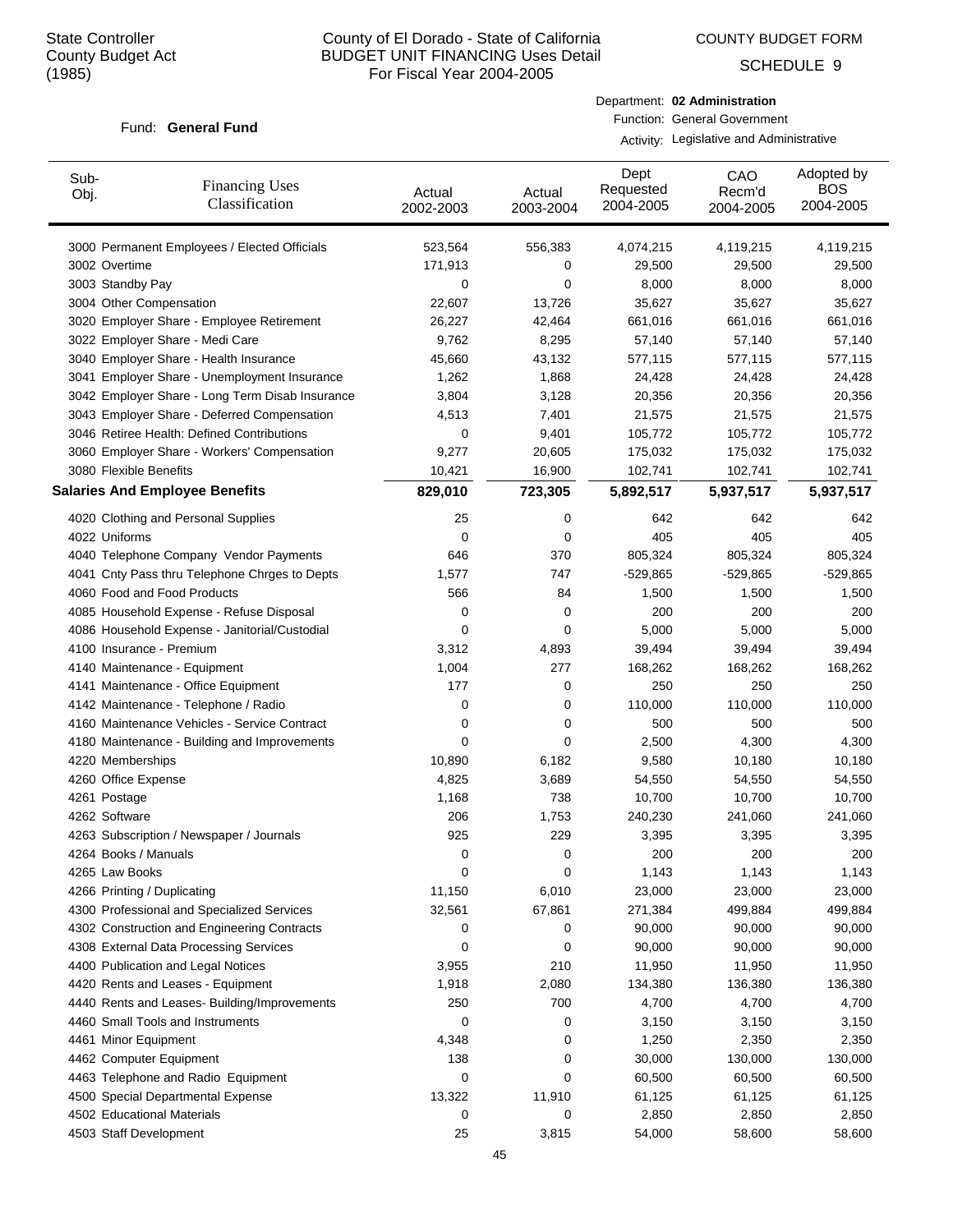COUNTY BUDGET FORM

SCHEDULE 9

### Fund: General Fund

| Department: 02 Administration       |
|-------------------------------------|
| <b>Function: General Government</b> |

| Sub-<br>Obj.                 | <b>Financing Uses</b><br>Classification                                  | Actual<br>2002-2003 | Actual<br>2003-2004 | Dept<br>Requested<br>2004-2005 | CAO<br>Recm'd<br>2004-2005 | Adopted by<br>BOS<br>2004-2005 |
|------------------------------|--------------------------------------------------------------------------|---------------------|---------------------|--------------------------------|----------------------------|--------------------------------|
|                              | 4512 Print Shop Inventory - General Serv                                 | $\mathbf 0$         | 0                   | 61,000                         | 61,000                     | 61,000                         |
|                              | 4513 Central Stores Inventory - General Serv                             | $\mathbf 0$         | 0                   | 500,000                        | 500,000                    | 500,000                        |
|                              | 4514 Bulk Postage Purchase - General Serv                                | $\mathbf 0$         | 0                   | 360,000                        | 360,000                    | 360,000                        |
| 4529 Software License        |                                                                          | $\mathbf 0$         | 0                   | 700,936                        | 700,936                    | 700,936                        |
|                              | 4550 Central Stores Inventory Offset                                     | $\mathbf 0$         | 0                   | $-493,600$                     | $-493,600$                 | -493,600                       |
|                              | 4551 Bulk Postage Purchase Offset                                        | 0                   | 0                   | $-325,000$                     | $-325,000$                 | $-325,000$                     |
|                              | 4600 Transportation and Travel                                           | 9,533               | 1,569               | 19,245                         | 19,245                     | 19,245                         |
|                              | 4602 Employee - Private Auto Mileage                                     | 2,898               | 2,076               | 13,850                         | 13,850                     | 13,850                         |
|                              | 4605 Vehicle - Rent Or Lease                                             | 156                 | 517                 | 26,231                         | 26,231                     | 26,231                         |
| 4606 Fuel Purchases          |                                                                          | $\mathbf 0$         | 0                   | 9,041                          | 9,041                      | 9,041                          |
| <b>Services And Supplies</b> |                                                                          | 105,573             | 115,710             | 2,634,003                      | 2,973,433                  | 2,973,433                      |
|                              | 5060 Retirement of Other Long Term Debt                                  | 0                   | 0                   | 102,500                        | 102,500                    | 102,500                        |
|                              | 5100 Interest On Other Long Term Debt                                    | $\mathbf 0$         | 0                   | 10,500                         | 10,500                     | 10,500                         |
|                              | 5300 Interfund Expenditures                                              | 100                 | 50                  | 0                              | 0                          | 0                              |
| <b>Other Charges</b>         |                                                                          | 100                 | 50                  | 113,000                        | 113,000                    | 113,000                        |
|                              | 6040 Fixed Assets - Equipment                                            | $\mathbf 0$         | 0                   | 2,800                          | 2,800                      | 2,800                          |
|                              | 6042 Fixed Assets - Computer Sys Equipment                               | 4,270               | 0                   | 24,300                         | 107,300                    | 107,300                        |
| <b>Fixed Assets</b>          |                                                                          | 4,270               | $\bf{0}$            | 27,100                         | 110,100                    | 110,100                        |
| 7200 Intrafund Transfers     |                                                                          | 12                  | 12                  | $-208,000$                     | $-208,000$                 | $-208,000$                     |
|                              | 7220 Intrafnd: Telephone Equipment and Support                           | 5,896               | 5,461               | -411,179                       | $-411,179$                 | $-411,179$                     |
|                              | 7223 Intrafnd: Mail Service                                              | 962                 | 1,165               | $-73,300$                      | $-73,300$                  | $-73,300$                      |
|                              | 7224 Intrafnd: Stores Support                                            | 614                 | 462                 | $-79,714$                      | $-79,714$                  | $-79,714$                      |
|                              | 7225 Intrafnd: Central Duplicating                                       | 12,359              | 7,328               | $-204,771$                     | $-204,771$                 | $-204,771$                     |
|                              | 7227 Intrafnd: Internal Data Processing                                  | 5,567               | 3,769               | $-1,788,874$                   | $-1,788,874$               | $-1,788,874$                   |
|                              | 7228 Intrafnd: Internet Connect Charges                                  | 1,028               | 0                   | $-90,000$                      | $-90,000$                  | $-90,000$                      |
|                              | 7229 Intrafnd: PC Support                                                | 1,896               | 2,132               | $-69,300$                      | $-69,300$                  | $-69,300$                      |
|                              | 7230 Intrafnd: IS Software                                               | 0                   | 0                   | 1,250                          | 1,250                      | 1,250                          |
|                              | 7231 Intrafnd: IS Programming Support                                    | 540                 | 1,425               | $-38,350$                      | $-138,350$                 | $-138,350$                     |
|                              | 7232 Intrafnd: Maint Bldg & Improvmnts                                   | 849                 | 797                 | 3,650                          | 3,650                      | 3,650                          |
|                              | 7234 Intrafnd: Network Support                                           | $\mathbf 0$         | 5,788               | $-687,704$                     | $-687,704$                 | $-687,704$                     |
| <b>Intrafund Transfers</b>   |                                                                          | 29,723              | 28,340              | $-3,646,292$                   | $-3,746,292$               | $-3,746,292$                   |
|                              | <b>Total Financing Uses</b>                                              | 968,677             | 867,405             | 5,020,328                      | 5,387,758                  | 5,387,758                      |
|                              | <b>Less Department Estimated Revenues</b>                                | 18,500              | 62,630              | 1,343,965                      | 1,343,965                  | 1,343,965                      |
|                              | Department Use of Other General<br><b>Fund Sources (Net County Cost)</b> | 950,177             | 804,775             | 3,676,363                      | 4,043,793                  | 4,043,793                      |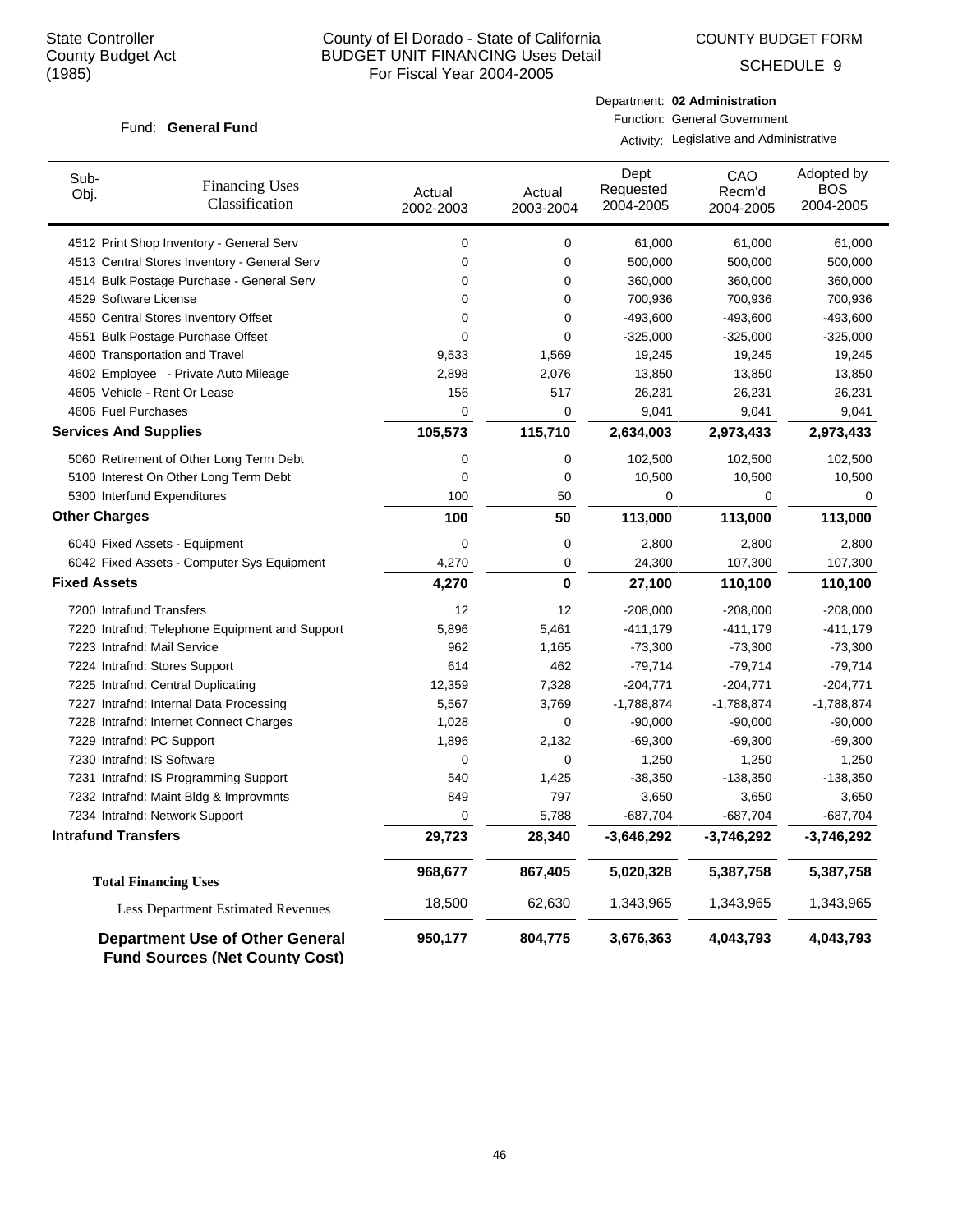# County of El Dorado - State of California BUDGET UNIT FINANCING Uses Detail For Fiscal Year 2004-2005

COUNTY BUDGET FORM

SCHEDULE 9

### Fund: General Fund

| ု၊ ၁၀၁)      |                                                 | FOI FISCAL YEAR ZUU4-ZUU5 |                                                                                        |                                |                            |                                       |  |  |
|--------------|-------------------------------------------------|---------------------------|----------------------------------------------------------------------------------------|--------------------------------|----------------------------|---------------------------------------|--|--|
|              | Fund: General Fund                              |                           | Department: 03 Auditor-Controller<br>Function: General Government<br>Activity: Finance |                                |                            |                                       |  |  |
| Sub-<br>Obj. | <b>Financing Uses</b><br>Classification         | Actual<br>2002-2003       | Actual<br>2003-2004                                                                    | Dept<br>Requested<br>2004-2005 | CAO<br>Recm'd<br>2004-2005 | Adopted by<br><b>BOS</b><br>2004-2005 |  |  |
|              | 3000 Permanent Employees / Elected Officials    | 1,183,330                 | 1,143,950                                                                              | 1,212,076                      | 1,259,403                  | 1,259,403                             |  |  |
|              | 3001 Temporary Employees                        | 19,905                    | 18,840                                                                                 | 15,000                         | 15,000                     | 15,000                                |  |  |
|              | 3002 Overtime                                   | 5,010                     | 5,851                                                                                  | 0                              | 0                          | $\mathbf 0$                           |  |  |
|              | 3004 Other Compensation                         | 0                         | 7,453                                                                                  | 10,201                         | 10,201                     | 10,201                                |  |  |
|              | 3020 Employer Share - Employee Retirement       | 67,589                    | 101,437                                                                                | 195,107                        | 189,870                    | 189,870                               |  |  |
|              | 3022 Employer Share - Medi Care                 | 17,432                    | 16,810                                                                                 | 15,594                         | 15,150                     | 15,150                                |  |  |
|              | 3040 Employer Share - Health Insurance          | 177,264                   | 193,946                                                                                | 161,593                        | 151,506                    | 151,506                               |  |  |
|              | 3041 Employer Share - Unemployment Insurance    | 3,647                     | 4,058                                                                                  | 7,212                          | 7,028                      | 7,028                                 |  |  |
|              | 3042 Employer Share - Long Term Disab Insurance | 7,127                     | 6,462                                                                                  | 6,010                          | 5,857                      | 5,857                                 |  |  |
|              | 3043 Employer Share - Deferred Compensation     | 3,275                     | 6,100                                                                                  | 6,407                          | 6,407                      | 6,407                                 |  |  |
|              | 3046 Retiree Health: Defined Contributions      | 0                         | 28,322                                                                                 | 33,186                         | 33,186                     | 33,186                                |  |  |
|              | 3060 Employer Share - Workers' Compensation     | 18,541                    | 30,966                                                                                 | 27,655                         | 27,655                     | 27,655                                |  |  |
|              | 3080 Flexible Benefits                          | 20,362                    | 16,585                                                                                 | 49,500                         | 49,500                     | 49,500                                |  |  |
|              | <b>Salaries And Employee Benefits</b>           | 1,523,481                 | 1,580,781                                                                              | 1,739,542                      | 1,770,764                  | 1,770,764                             |  |  |
|              | 4040 Telephone Company Vendor Payments          | 657                       | 530                                                                                    | 700                            | 700                        | 700                                   |  |  |
|              | 4041 Cnty Pass thru Telephone Chrges to Depts   | 2,486                     | 2,074                                                                                  | 2,575                          | 2,575                      | 2,575                                 |  |  |
|              | 4100 Insurance - Premium                        | 5,900                     | 7,781                                                                                  | 7,754                          | 7,754                      | 7,754                                 |  |  |
|              | 4140 Maintenance - Equipment                    | 359                       | 1,978                                                                                  | 650                            | 650                        | 650                                   |  |  |
|              | 4220 Memberships                                | 261                       | 402                                                                                    | 215                            | 215                        | 215                                   |  |  |
|              | 4221 Memberships - Legislative Advocacy         | 450                       | 450                                                                                    | 450                            | 450                        | 450                                   |  |  |
|              | 4260 Office Expense                             | 17,776                    | 20,824                                                                                 | 22,506                         | 22,506                     | 22,506                                |  |  |

| 4262 Software                                  | 2,168     | 1,029     | $\Omega$  | 0         | $\Omega$                           |
|------------------------------------------------|-----------|-----------|-----------|-----------|------------------------------------|
| 4263 Subscription / Newspaper / Journals       | 2,680     | 0         | 2,680     | 2,680     | 2,680                              |
| 4300 Professional and Specialized Services     | 40,728    | 7,815     | 15,000    | 15,000    | 15,000                             |
| 4400 Publication and Legal Notices             | 58        | 62        | 70        | 70        | 70                                 |
| 4420 Rents and Leases - Equipment              | 2,780     | 2,857     | 3,136     | 3,136     | 3,136                              |
| 4461 Minor Equipment                           | 18,082    | 1,915     | 0         | 0         | 0                                  |
| 4462 Computer Equipment                        | 1,838     | 1,135     | 0         | $\Omega$  | 0                                  |
| 4500 Special Departmental Expense              | 9,300     | 572       | 8,350     | 8,350     | 8,350                              |
| 4503 Staff Development                         | 2,685     | 3,181     | 3,850     | 3,850     | 3,850                              |
| 4600 Transportation and Travel                 | 2,027     | 2,190     | 2,450     | 2,450     | 2,450                              |
| 4602 Employee - Private Auto Mileage           | 675       | 1,299     | 1,575     | 1,575     | 1,575                              |
| 4605 Vehicle - Rent Or Lease                   | 539       | 155       | 0         | 0         | 0                                  |
| <b>Services And Supplies</b>                   | 128,810   | 71,973    | 90,016    | 90,016    | 90,016                             |
| 5300 Interfund Expenditures                    | 150       | 0         | 0         | 0         | 0                                  |
| <b>Other Charges</b>                           | 150       | $\bf{0}$  | $\bf{0}$  | 0         | 0                                  |
| 6040 Fixed Assets - Equipment                  | 7,209     | 3,464     | 0         | 0         | 0                                  |
| <b>Fixed Assets</b>                            | 7,209     | 3,464     | 0         | 0         | 0                                  |
| 7200 Intrafund Transfers                       | $-40,685$ | $-50,236$ | $-67,990$ | $-67,990$ | $-67,990$                          |
|                                                |           |           |           |           |                                    |
| 7220 Intrafnd: Telephone Equipment and Support | 10,510    | 8,544     | 8,775     | 8,775     |                                    |
| 7223 Intrafnd: Mail Service                    | 3,702     | 4,408     | 4,337     | 4,337     |                                    |
| 7224 Intrafnd: Stores Support                  | 2,071     | 1,251     | 821       | 821       | 821                                |
| 7225 Intrafnd: Central Duplicating             | 6,812     | 7,430     | 6,393     | 6,393     |                                    |
| 7227 Intrafnd: Internal Data Processing        | 408,338   | 326,363   | 284,882   | 284,882   | 8,775<br>4,337<br>6,393<br>284,882 |

4261 Postage 17,361 15,725 18,055 18,055 18,055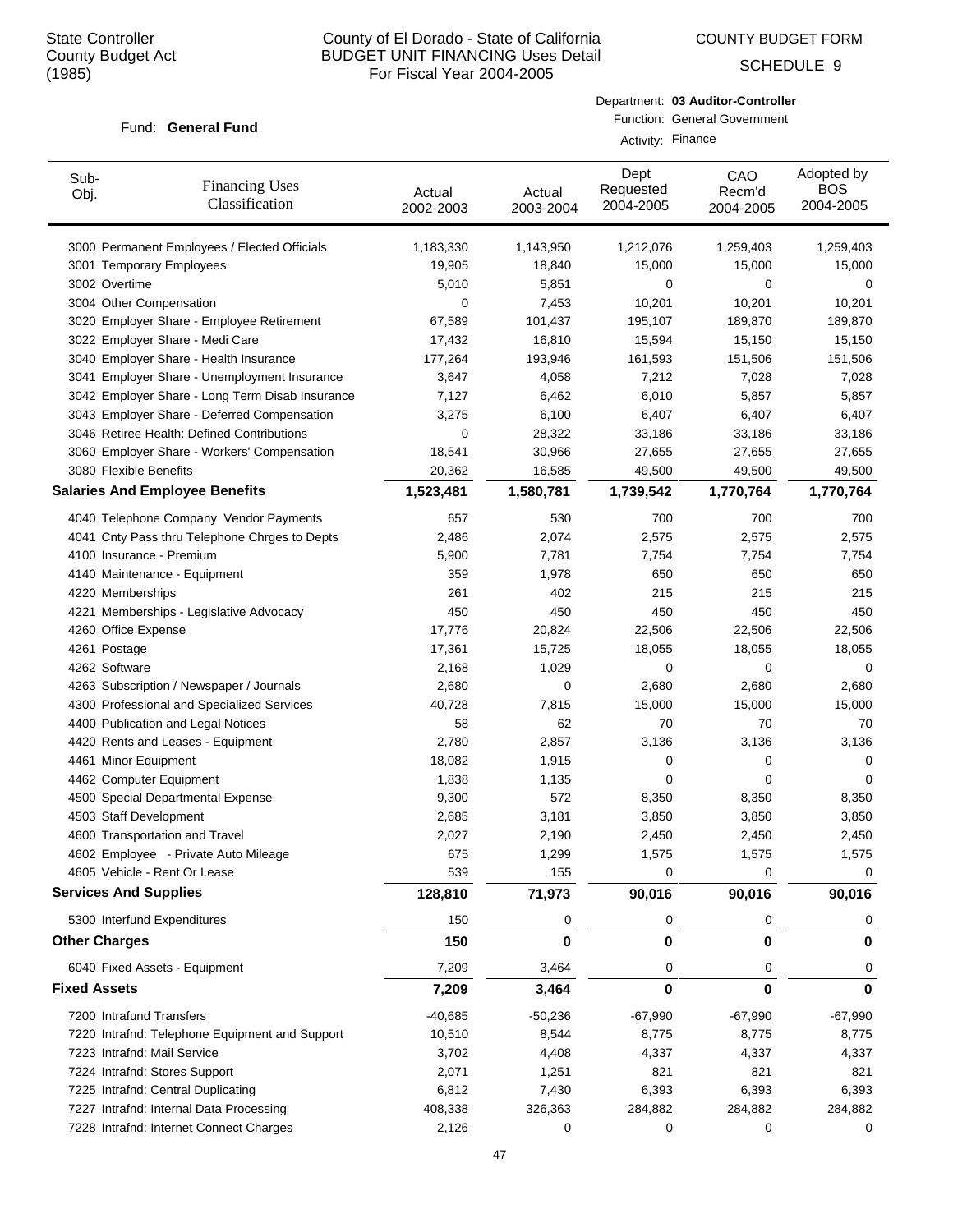COUNTY BUDGET FORM

Department: **03 Auditor-Controller**

SCHEDULE 9

| Fund: General Fund         |                                                                                 | Function: General Government<br>Activity: Finance |                     |                                |                            |                                       |
|----------------------------|---------------------------------------------------------------------------------|---------------------------------------------------|---------------------|--------------------------------|----------------------------|---------------------------------------|
| Sub-<br>Obj.               | <b>Financing Uses</b><br>Classification                                         | Actual<br>2002-2003                               | Actual<br>2003-2004 | Dept<br>Requested<br>2004-2005 | CAO<br>Recm'd<br>2004-2005 | Adopted by<br><b>BOS</b><br>2004-2005 |
|                            | 7229 Intrafnd: PC Support                                                       | 3,488                                             | $-9,617$            | 4,875                          | 4,875                      | 4,875                                 |
|                            | 7230 Intrafnd: IS Software                                                      | 125                                               | 0                   | 0                              | 0                          | 0                                     |
|                            | 7231 Intrafnd: IS Programming Support                                           | 1,980                                             | 1,005               | 1,450                          | 1,450                      | 1,450                                 |
|                            | 7232 Intrafnd: Maint Bldg & Improvmnts                                          | 204                                               | 160                 | 0                              | 0                          | 0                                     |
|                            | 7234 Intrafnd: Network Support                                                  | 0                                                 | 21,707              | 23,301                         | 23,301                     | 23,301                                |
| <b>Intrafund Transfers</b> |                                                                                 | 398,670                                           | 311,014             | 266,844                        | 266,844                    | 266,844                               |
|                            | <b>Total Financing Uses</b>                                                     | 2,058,320                                         | 1,967,232           | 2,096,402                      | 2,127,624                  | 2,127,624                             |
|                            | <b>Less Department Estimated Revenues</b>                                       | 394,552                                           | 473,215             | 813,620                        | 363,620                    | 363,620                               |
|                            | <b>Department Use of Other General</b><br><b>Fund Sources (Net County Cost)</b> | 1,663,769                                         | 1,494,017           | 1,282,782                      | 1,764,004                  | 1,764,004                             |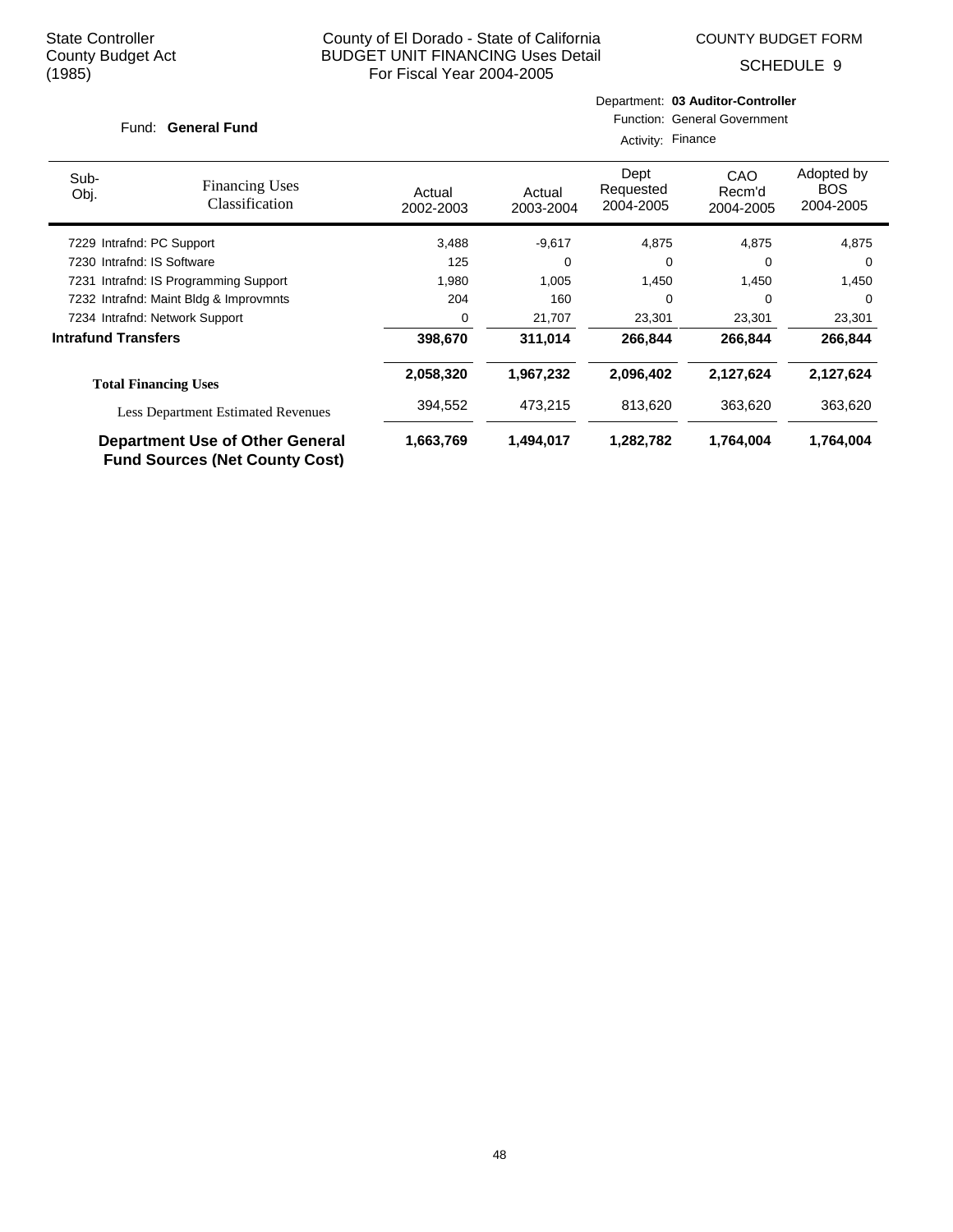Sub-Obj.

# County of El Dorado - State of California BUDGET UNIT FINANCING Uses Detail For Fiscal Year 2004-2005

Actual 2002-2003 COUNTY BUDGET FORM

SCHEDULE 9

### Fund: General Fund

Financing Uses Classification

| Adopted by<br>Dept<br>CAO<br>Requested<br><b>BOS</b><br>Recm'd<br>Actual |  | Activity: Finance | Department: 04 Treasurer-Tax Collector<br>Function: General Government |           |
|--------------------------------------------------------------------------|--|-------------------|------------------------------------------------------------------------|-----------|
| 2004-2005<br>2003-2004                                                   |  | 2004-2005         |                                                                        | 2004-2005 |

| 3000 Permanent Employees / Elected Officials    | 848,429   | 828,512   | 1,044,822   | 1,044,822 | 1,044,822 |
|-------------------------------------------------|-----------|-----------|-------------|-----------|-----------|
| 3001 Temporary Employees                        | 76,684    | 74,775    | 58,403      | 58,403    | 58,403    |
| 3002 Overtime                                   | 10,388    | 4,471     | 5,000       | 5,000     | 5,000     |
| 3004 Other Compensation                         | 746       | 0         | $\mathbf 0$ | 0         | 0         |
| 3020 Employer Share - Employee Retirement       | 43,758    | 65,278    | 159,792     | 159,792   | 159,792   |
| 3022 Employer Share - Medi Care                 | 11,868    | 11,422    | 12,905      | 12,905    | 12,905    |
| 3040 Employer Share - Health Insurance          | 140,505   | 156,615   | 162,002     | 162,002   | 162,002   |
| 3041 Employer Share - Unemployment Insurance    | 3,861     | 4,369     | 5,930       | 5,930     | 5,930     |
| 3042 Employer Share - Long Term Disab Insurance | 5,381     | 4,418     | 4,942       | 4,942     | 4,942     |
| 3043 Employer Share - Deferred Compensation     | 2,958     | 4,934     | 6,125       | 6,125     | 6,125     |
| 3046 Retiree Health: Defined Contributions      | 0         | 23,503    | 32,677      | 32,677    | 32,677    |
| 3060 Employer Share - Workers' Compensation     | 12,449    | 49,440    | 43,649      | 43,649    | 43,649    |
| 3080 Flexible Benefits                          | 5,395     | 3,677     | 31,500      | 31,500    | 31,500    |
| <b>Salaries And Employee Benefits</b>           | 1,162,422 | 1,231,415 | 1,567,745   | 1,567,745 | 1,567,745 |
| 4040 Telephone Company Vendor Payments          | 180       | 247       | 400         | 400       | 400       |
| 4041 Cnty Pass thru Telephone Chrges to Depts   | 3,170     | 2,399     | 3,500       | 3,500     | 3,500     |
| 4100 Insurance - Premium                        | 5,420     | 6,435     | 9,131       | 9,131     | 9,131     |
| 4140 Maintenance - Equipment                    | 19,492    | 17,763    | 21,400      | 21,400    | 21,400    |
| 4220 Memberships                                | 1,069     | 1,054     | 900         | 900       | 900       |
| 4221 Memberships - Legislative Advocacy         | 300       | 300       | 300         | 300       | 300       |
| 4260 Office Expense                             | 14,289    | 14,728    | 17,199      | 13,699    | 13,699    |
| 4261 Postage                                    | 71,270    | 74,237    | 77,262      | 77,262    | 77,262    |
| 4262 Software                                   | 26,150    | 13,807    | 2,000       | 2,000     | 2,000     |
| 4263 Subscription / Newspaper / Journals        | 1,703     | 1,208     | 1,280       | 1,280     | 1,280     |
| 4264 Books / Manuals                            | 38        | 0         | 0           | 0         | 0         |
| 4266 Printing / Duplicating                     | 52,376    | 45,240    | 54,800      | 54,800    | 54,800    |
| 4300 Professional and Specialized Services      | 48,230    | 96,923    | 134,640     | 222,553   | 222,553   |
| 4400 Publication and Legal Notices              | 11,315    | 11,088    | 14,500      | 14,500    | 14,500    |
| 4420 Rents and Leases - Equipment               | 28,911    | 29,021    | 7,150       | 7,150     | 7,150     |
| 4461 Minor Equipment                            | 823       | 4,925     | 600         | 600       | 600       |
| 4462 Computer Equipment                         | 2,086     | 15,534    | 1,000       | 1,000     | 1,000     |
| 4500 Special Departmental Expense               | 149       | 83        | 17,900      | 17,900    | 17,900    |
| 4503 Staff Development                          | 2,467     | 2,757     | 3,200       | 3,200     | 3,200     |
| 4529 Software License                           | 0         | 0         | 30,570      | 30,570    | 30,570    |
| 4600 Transportation and Travel                  | 5,363     | 3,585     | 6,700       | 6,700     | 6,700     |
| 4602 Employee - Private Auto Mileage            | 461       | 233       | 800         | 800       | 800       |
| 4605 Vehicle - Rent Or Lease                    | 3,386     | 2,745     | 3,567       | 3,567     | 3,567     |
| 4606 Fuel Purchases                             | 791       | 719       | 1,000       | 1,000     | 1,000     |
| 4607 Rent or Lease: Mileage Rate Rebate         | 0         | $-3,803$  | 0           | 0         | 0         |
| <b>Services And Supplies</b>                    | 299,436   | 341,226   | 409,799     | 494,212   | 494,212   |
| 5300 Interfund Expenditures                     | 446       | 432       | 350         | 350       | 350       |
| <b>Other Charges</b>                            | 446       | 432       | 350         | 350       | 350       |
| 6040 Fixed Assets - Equipment                   | 22,731    | 0         | 0           | 0         | 0         |
| 6042 Fixed Assets - Computer Sys Equipment      | 15,995    | 0         | 100,000     | 100,000   | 100,000   |
| <b>Fixed Assets</b>                             | 38,726    | $\bf{0}$  | 100,000     | 100,000   | 100,000   |
| 7000 Operating Transfers Out                    | 0         | 0         | 0           | 3,500     | 3,500     |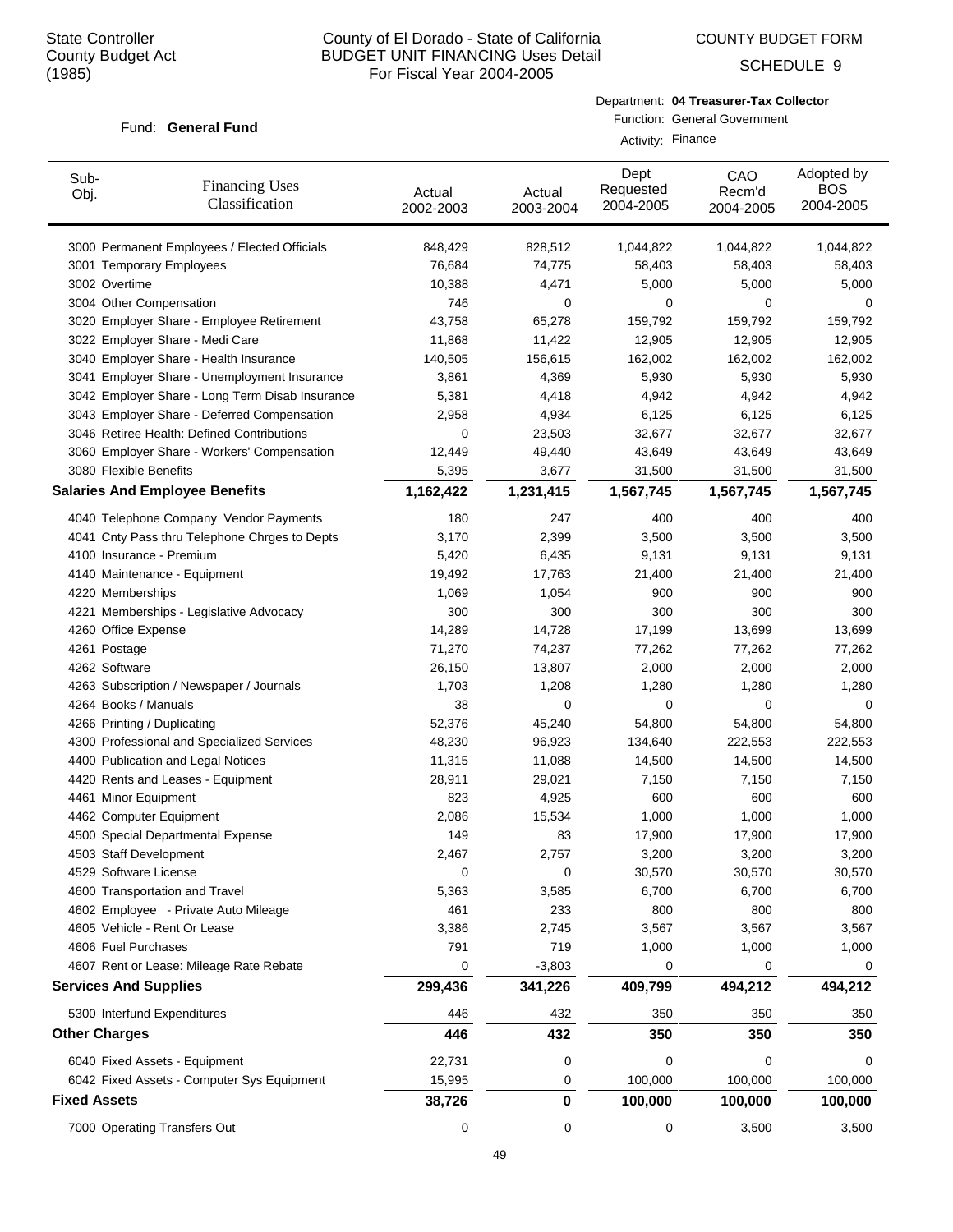COUNTY BUDGET FORM

SCHEDULE 9

### Fund: General Fund

Department: **04 Treasurer-Tax Collector**

Function: General Government Activity: Finance

| Sub-<br>Obj.                | <b>Financing Uses</b><br>Classification                                         | Actual<br>2002-2003 | Actual<br>2003-2004 | Dept<br>Requested<br>2004-2005 | CAO<br>Recm'd<br>2004-2005 | Adopted by<br><b>BOS</b><br>2004-2005 |
|-----------------------------|---------------------------------------------------------------------------------|---------------------|---------------------|--------------------------------|----------------------------|---------------------------------------|
| <b>Other Financing Uses</b> |                                                                                 | 0                   | 0                   | 0                              | 3,500                      | 3,500                                 |
| 7200 Intrafund Transfers    |                                                                                 | 60                  | $-824$              | $-400$                         | $-400$                     | $-400$                                |
|                             | 7201 Intrafund Transfers: Social Services                                       | 0                   | $-1,417$            | $-2,800$                       | $-2,800$                   | $-2,800$                              |
|                             | 7210 Intrafnd Transfers: Collections                                            | 0                   | 0                   | $-15,409$                      | $-15,409$                  | $-15,409$                             |
|                             | 7220 Intrafnd: Telephone Equipment and Support                                  | 6,794               | 5,757               | 8,350                          | 8,350                      | 8,350                                 |
|                             | 7223 Intrafnd: Mail Service                                                     | 5,244               | 7,381               | 7,395                          | 7,395                      | 7,395                                 |
|                             | 7224 Intrafnd: Stores Support                                                   | 1,534               | 1,724               | 847                            | 847                        | 847                                   |
|                             | 7225 Intrafnd: Central Duplicating                                              | 14,834              | 12,276              | 8,300                          | 8,300                      | 8,300                                 |
|                             | 7227 Intrafnd: Internal Data Processing                                         | 431,878             | 345,687             | 298,881                        | 298,881                    | 298,881                               |
|                             | 7228 Intrafnd: Internet Connect Charges                                         | 1,004               | 0                   | 0                              | <sup>0</sup>               | 0                                     |
| 7229 Intrafnd: PC Support   |                                                                                 | 5,019               | 1,581               | 7,800                          | 7,800                      | 7,800                                 |
|                             | 7231 Intrafnd: IS Programming Support                                           | 270                 | 2,565               | 92,000                         | 92,000                     | 92,000                                |
|                             | 7232 Intrafnd: Maint Bldg & Improvmnts                                          | 120                 | 63                  | 700                            | 700                        | 700                                   |
|                             | 7234 Intrafnd: Network Support                                                  | $\mathbf 0$         | 21,707              | 28,072                         | 28,072                     | 28,072                                |
| <b>Intrafund Transfers</b>  |                                                                                 | 466,756             | 396,500             | 433,736                        | 433,736                    | 433,736                               |
|                             | <b>Total Financing Uses</b>                                                     | 1,967,787           | 1,969,572           | 2,511,630                      | 2,599,543                  | 2,599,543                             |
|                             | <b>Less Department Estimated Revenues</b>                                       | 1,112,625           | 1,304,328           | 1,626,380                      | 1,656,380                  | 1,656,380                             |
|                             | <b>Department Use of Other General</b><br><b>Fund Sources (Net County Cost)</b> | 855,161             | 665,244             | 885,250                        | 943,163                    | 943,163                               |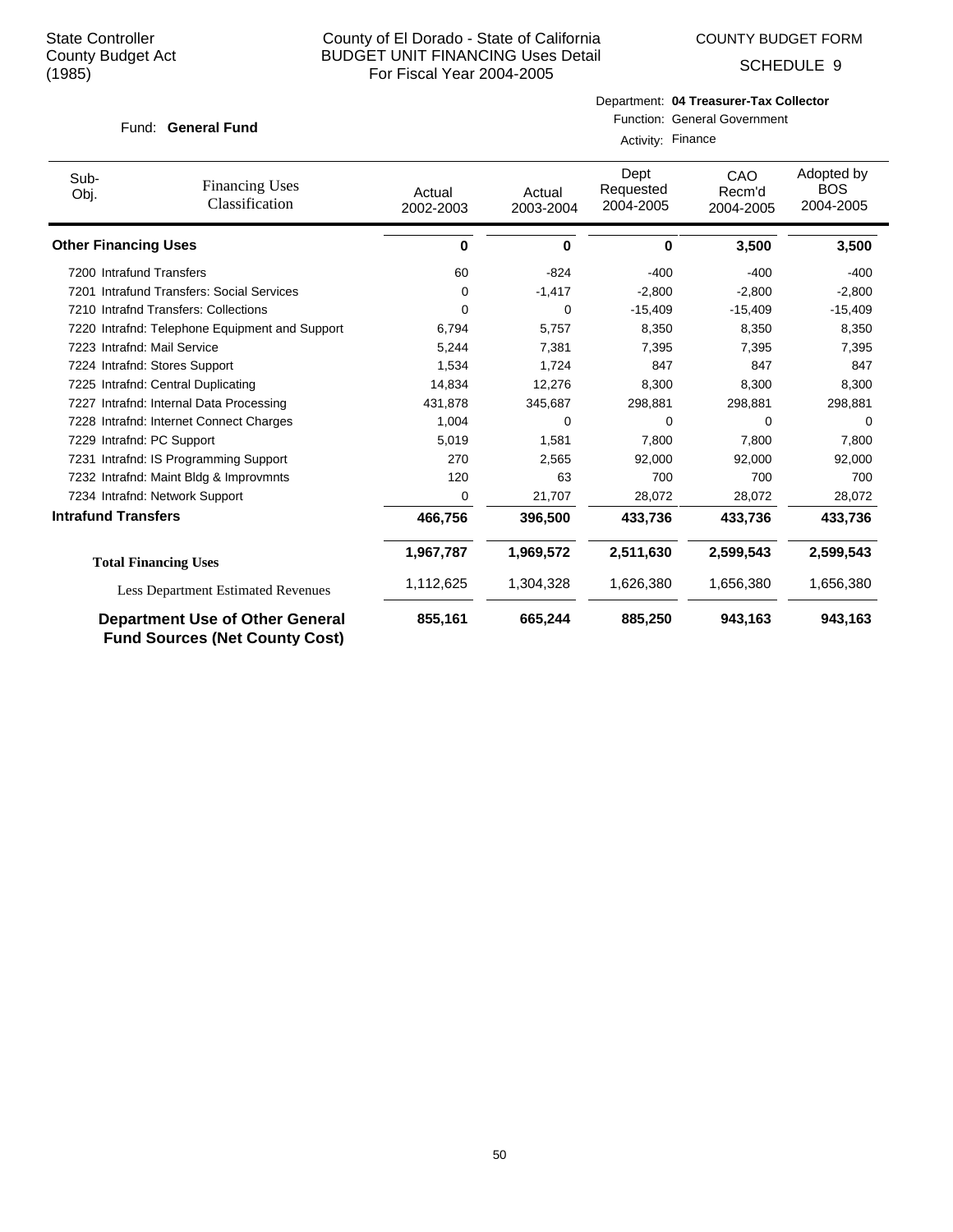COUNTY BUDGET FORM

Department: **05 Assessor**

Activity: Finance

Function: General Government

SCHEDULE 9

### Fund: General Fund

| Sub-<br><b>Financing Uses</b><br>Obj.<br>Classification                | Actual<br>2002-2003 | Actual<br>2003-2004 | Dept<br>Requested<br>2004-2005 | CAO<br>Recm'd<br>2004-2005 | Adopted by<br><b>BOS</b><br>2004-2005 |
|------------------------------------------------------------------------|---------------------|---------------------|--------------------------------|----------------------------|---------------------------------------|
| 3000 Permanent Employees / Elected Officials                           | 1,914,688           | 1,796,158           | 1,996,741                      | 1,986,049                  | 2,056,399                             |
| 3001 Temporary Employees                                               | 22,586              | 21,399              | 0                              | 20,000                     | 20,000                                |
| 3002 Overtime                                                          | 429                 | 13                  | 0                              | 0                          | 0                                     |
| 3004 Other Compensation                                                | 20,885              | 29,893              | 2,510                          | 2,510                      | 2,510                                 |
| 3005 Tahoe Differential                                                | 11,152              | 12,065              | 12,000                         | 12,000                     | 12,000                                |
| 3020 Employer Share - Employee Retirement                              | 120,907             | 164,028             | 328,033                        | 326,956                    | 326,956                               |
| 3022 Employer Share - Medi Care                                        | 15,120              | 16,390              | 18,817                         | 18,662                     | 18,662                                |
| 3040 Employer Share - Health Insurance                                 | 370,641             | 418,589             | 397,412                        | 394,861                    | 394,861                               |
| 3041 Employer Share - Unemployment Insurance                           | 6,002               | 7,519               | 11,980                         | 11,916                     | 11,916                                |
| 3042 Employer Share - Long Term Disab Insurance                        | 11,448              | 9,944               | 9,983                          | 9,930                      | 9,930                                 |
| 3043 Employer Share - Deferred Compensation                            | 4,058               | 6,833               | 5,976                          | 5,976                      | 5,976                                 |
| 3046 Retiree Health: Defined Contributions                             | 0                   | 49,356              | 55,530                         | 55,530                     | 55,530                                |
| 3060 Employer Share - Workers' Compensation                            | 62,042              | 138,444             | 125,412                        | 125,412                    | 125,412                               |
| 3080 Flexible Benefits                                                 | 4,500               | 4,500               | 4,500                          | 4,500                      | 4,500                                 |
| <b>Salaries And Employee Benefits</b>                                  | 2,564,458           | 2,675,130           | 2,968,894                      | 2,974,302                  | 3,044,652                             |
| 4040 Telephone Company Vendor Payments                                 | 0                   | 0                   | 500                            | 500                        | 500                                   |
| 4041 Cnty Pass thru Telephone Chrges to Depts                          | 5,441               | 2,081               | 6,000                          | 6,000                      | 6,000                                 |
| 4080 Household Expense                                                 | 15                  | 0                   | 0                              | 0                          | 0                                     |
| 4100 Insurance - Premium                                               | 7,420               | 10,123              | 9,904                          | 9,904                      | 9,904                                 |
| 4140 Maintenance - Equipment                                           | 2,139               | 585                 | 1,250                          | 1,250                      | 1,250                                 |
| 4180 Maintenance - Building and Improvements                           | 5                   | 0                   | 146                            | 146                        | 146                                   |
| 4220 Memberships                                                       | 205                 | 180                 | 1,756                          | 1,756                      | 1,756                                 |
| 4221 Memberships - Legislative Advocacy                                | 400                 | 400                 | 400                            | 400                        | 400                                   |
| 4240 Miscellaneous Expense                                             | 0                   | 12                  | 0                              | 0                          | 0                                     |
| 4260 Office Expense                                                    | 15,151              | 15,810              | 16,589                         | 16,589                     | 16,589                                |
| 4261 Postage                                                           | 19,455              | 19,360              | 13,000                         | 13,000                     | 13,000                                |
| 4262 Software                                                          | 8,336               | 2,759               | 7,326                          | 7,326                      | 7,326                                 |
| 4263 Subscription / Newspaper / Journals                               | 1,605               | 1,908               | 2,000                          | 2,000                      | 2,000                                 |
| 4266 Printing / Duplicating                                            | 8,608               | 5,308               | 10,000                         | 10,000                     | 10,000                                |
| 4300 Professional and Specialized Services                             | 1,056               | 868                 | 1,695                          | 1,695                      | 1,695                                 |
| 4322 Medical and Sobriety Examinations                                 | 0                   | 35                  | 632                            | 632                        | 632                                   |
| 4324 Medical, Dental and Lab Services                                  | 0                   | 0                   | 824                            | 824                        | 824                                   |
| 4335 El Dorado County (EDC) Dept or Agency                             | 0                   | 0                   | 1,568                          | 1,568                      | 1,568                                 |
| 4337 Other Governmental Agencies                                       | 0                   | 0                   | 1,800                          | 1,800                      | 1,800                                 |
| 4400 Publication and Legal Notices                                     | 0                   | 0                   | 100                            | 100                        | 100                                   |
| 4420 Rents and Leases - Equipment                                      | 4,196               | 5,166               | 9,700                          | 9,700                      | 9,700                                 |
| 4440 Rents and Leases- Building/Improvements                           | 425                 | 425                 | 0                              | 0                          | 0                                     |
| 4461 Minor Equipment                                                   | 4,647               | 1,318               | 5,100                          | 5,100                      | 5,100                                 |
| 4462 Computer Equipment                                                | 1,849               | 6,606               | 2,323                          | 37,323                     | 37,323                                |
| 4500 Special Departmental Expense<br>4503 Staff Development            | 0                   | 628                 | 500                            | 500                        | 500                                   |
|                                                                        | 1,165               | 113                 | 10,250                         | 10,250                     | 10,250                                |
| 4600 Transportation and Travel<br>4602 Employee - Private Auto Mileage | 11,713<br>19,427    | 6,734<br>15,271     | 10,500<br>19,249               | 10,500<br>19,249           | 10,500<br>19,249                      |
| 4605 Vehicle - Rent Or Lease                                           | 3,726               | 3,140               | 4,249                          | 4,249                      | 4,249                                 |
| 4606 Fuel Purchases                                                    | 1,088               | 931                 | 3,743                          | 3,743                      | 3,743                                 |
| 4607 Rent or Lease: Mileage Rate Rebate                                | 0                   | $-4,856$            | 0                              | 0                          | 0                                     |
| <b>Services And Supplies</b>                                           | 118,070             | 94,906              | 141,104                        | 176,104                    | 176,104                               |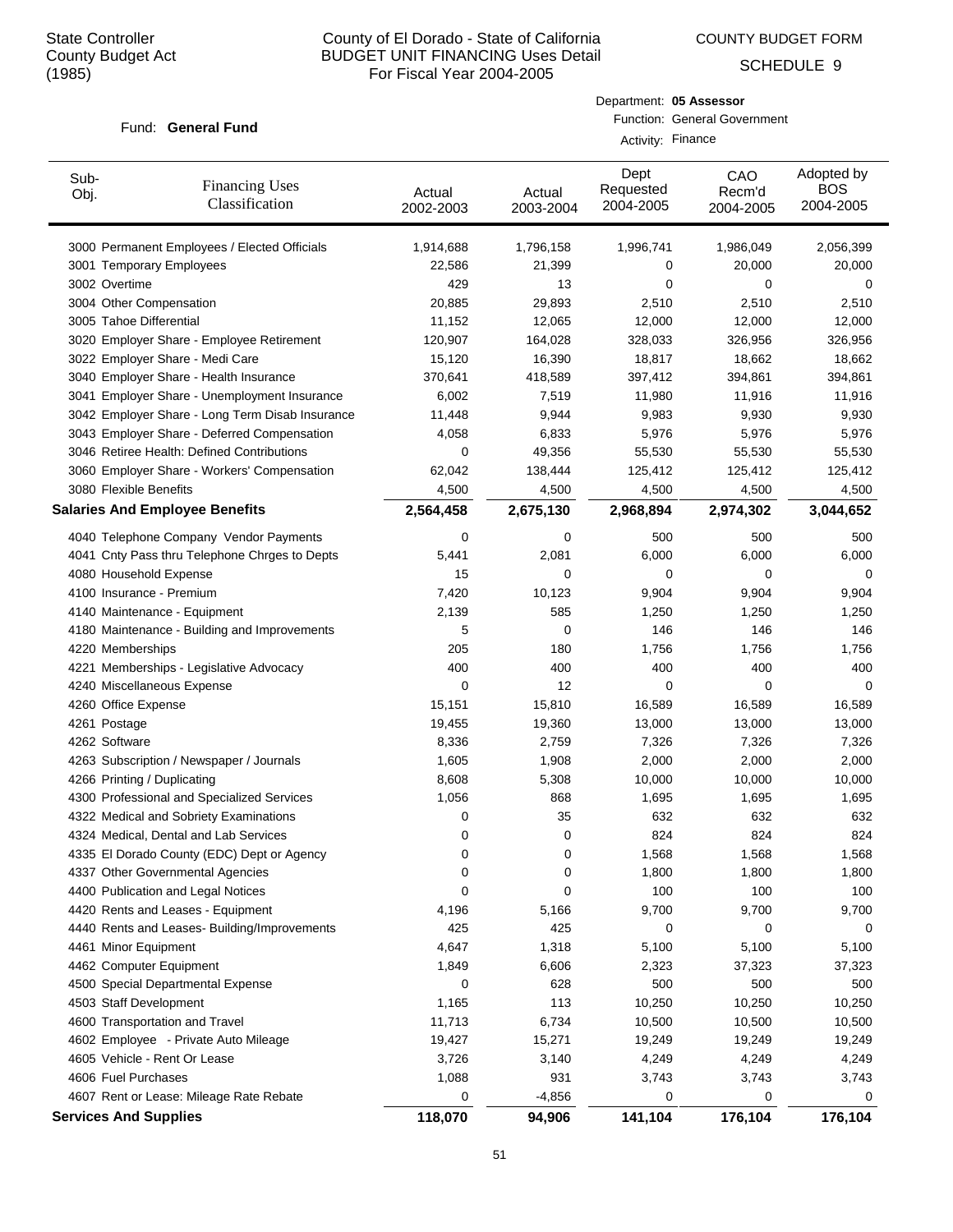COUNTY BUDGET FORM

Department: **05 Assessor**

SCHEDULE 9

| Fund: General Fund          |                                                                                 | <b>Function: General Government</b><br>Activity: Finance |                     |                                |                            |                                       |
|-----------------------------|---------------------------------------------------------------------------------|----------------------------------------------------------|---------------------|--------------------------------|----------------------------|---------------------------------------|
| Sub-<br>Obj.                | <b>Financing Uses</b><br>Classification                                         | Actual<br>2002-2003                                      | Actual<br>2003-2004 | Dept<br>Requested<br>2004-2005 | CAO<br>Recm'd<br>2004-2005 | Adopted by<br><b>BOS</b><br>2004-2005 |
| 5300 Interfund Expenditures |                                                                                 | 150                                                      | 200                 | 300                            | 300                        | 300                                   |
| <b>Other Charges</b>        |                                                                                 | 150                                                      | 200                 | 300                            | 300                        | 300                                   |
|                             | 6042 Fixed Assets - Computer Sys Equipment                                      | 9,040                                                    | $\mathbf 0$         | 0                              | 0                          | 0                                     |
| <b>Fixed Assets</b>         |                                                                                 | 9,040                                                    | 0                   | 0                              | $\bf{0}$                   | $\bf{0}$                              |
|                             | 7001 Operating Transfers Out: Fleet                                             | 0                                                        | $\mathbf 0$         | 7,000                          | 7,000                      | 7,000                                 |
| <b>Other Financing Uses</b> |                                                                                 | $\bf{0}$                                                 | 0                   | 7,000                          | 7,000                      | 7,000                                 |
| 7200 Intrafund Transfers    |                                                                                 | 422                                                      | $-320$              | $\mathbf 0$                    | 0                          | 40,200                                |
|                             | 7220 Intrafnd: Telephone Equipment and Support                                  | 11,269                                                   | 10,132              | 15,500                         | 15,500                     | 15,500                                |
| 7223 Intrafnd: Mail Service |                                                                                 | 2,552                                                    | 2,809               | 2,563                          | 2,563                      | 2,563                                 |
|                             | 7224 Intrafnd: Stores Support                                                   | 3,222                                                    | 1,641               | 1,012                          | 1,012                      | 1,012                                 |
|                             | 7225 Intrafnd: Central Duplicating                                              | 4,815                                                    | 5,123               | 3,500                          | 3,500                      | 3,500                                 |
|                             | 7227 Intrafnd: Internal Data Processing                                         | 436,948                                                  | 338,423             | 294,522                        | 294,522                    | 294,522                               |
|                             | 7228 Intrafnd: Internet Connect Charges                                         | 5,092                                                    | 0                   | 0                              | 0                          | 0                                     |
| 7229 Intrafnd: PC Support   |                                                                                 | 1,045                                                    | 1,264               | 3,190                          | 3,190                      | 3,190                                 |
| 7230 Intrafnd: IS Software  |                                                                                 | 625                                                      | $\mathbf 0$         | 1,000                          | 1,000                      | 1,000                                 |
|                             | 7231 Intrafnd: IS Programming Support                                           | 60                                                       | 60,000              | 60,000                         | 60,000                     | 60,000                                |
|                             | 7232 Intrafnd: Maint Bldg & Improvmnts                                          | 97                                                       | 101                 | $\Omega$                       | 0                          | $\Omega$                              |
|                             | 7234 Intrafnd: Network Support                                                  | $\Omega$                                                 | 31,837              | 34,174                         | 34,174                     | 34,174                                |
| <b>Intrafund Transfers</b>  |                                                                                 | 466,146                                                  | 451,010             | 415,461                        | 415,461                    | 455,661                               |
|                             | <b>Total Financing Uses</b>                                                     | 3,157,865                                                | 3,221,246           | 3,532,759                      | 3,573,167                  | 3,683,717                             |
|                             | <b>Less Department Estimated Revenues</b>                                       | 742,603                                                  | 949,719             | 725,845                        | 788,168                    | 788,168                               |
|                             | <b>Department Use of Other General</b><br><b>Fund Sources (Net County Cost)</b> | 2,415,262                                                | 2,271,527           | 2,806,914                      | 2,784,999                  | 2,895,549                             |

52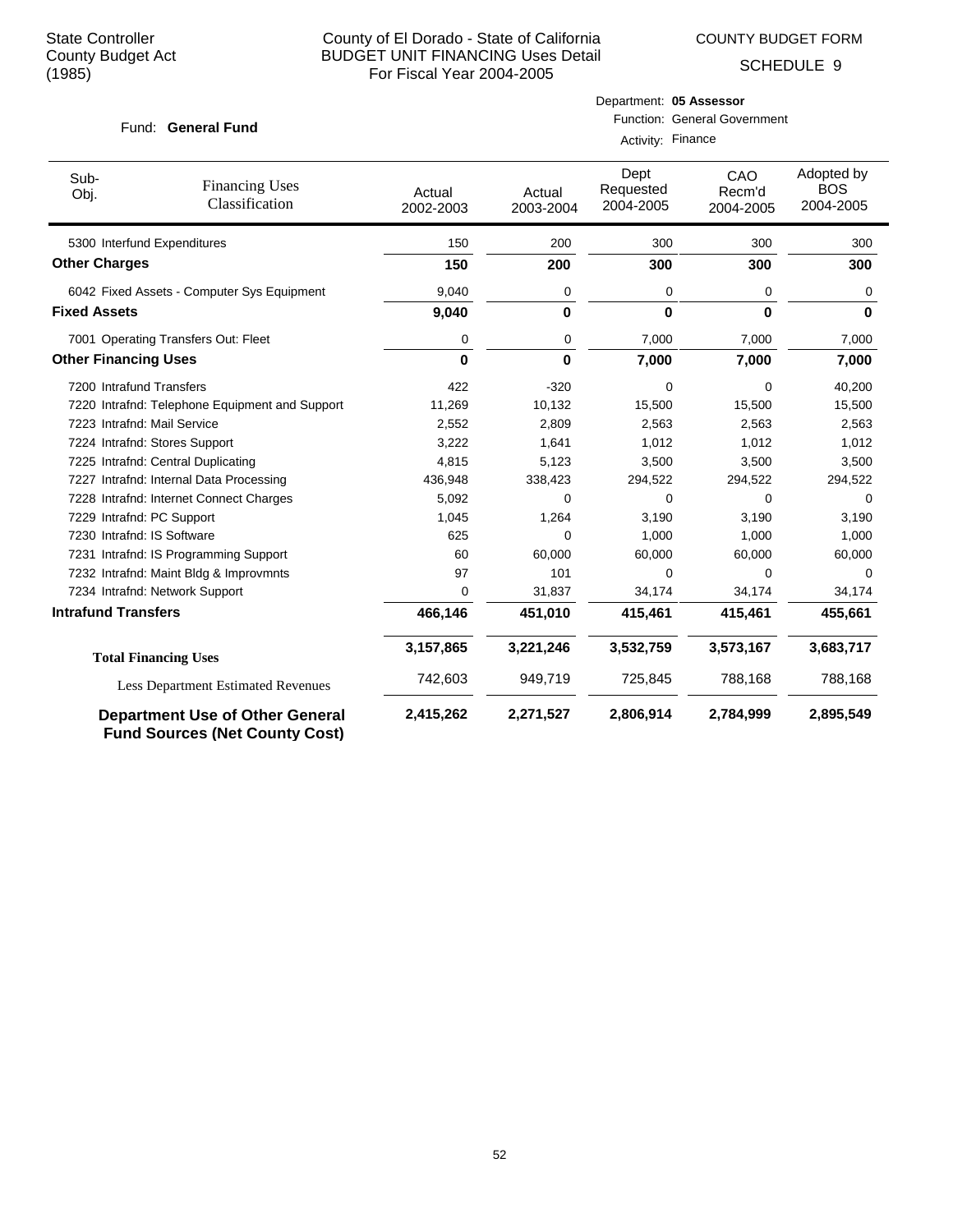Sub-Obj.

# County of El Dorado - State of California BUDGET UNIT FINANCING Uses Detail For Fiscal Year 2004-2005

Actual 2002-2003 COUNTY BUDGET FORM

SCHEDULE 9

### Fund: General Fund

Financing Uses Classification

|                     | Activity: Counsel              | Department: 07 County Counsel<br>Function: General Government |                                       |
|---------------------|--------------------------------|---------------------------------------------------------------|---------------------------------------|
| Actual<br>2003-2004 | Dept<br>Requested<br>2004-2005 | CAO<br>Recm'd<br>2004-2005                                    | Adopted by<br><b>BOS</b><br>2004-2005 |
| 1,321,541           | 1,195,440                      | 1,195,440                                                     | 1.195.440                             |

| 3000 Permanent Employees / Elected Officials    | 1,312,556 | 1,321,541 | 1,195,440 | 1,195,440 | 1,195,440 |
|-------------------------------------------------|-----------|-----------|-----------|-----------|-----------|
| 3001 Temporary Employees                        | 11,926    | 1,856     | 0         | 0         | 0         |
| 3002 Overtime                                   | 0         | 9         | 0         | 0         | 0         |
| 3003 Standby Pay                                | 49        | 0         | 0         | $\Omega$  | 0         |
| 3004 Other Compensation                         | 3,774     | 79,998    | 32,375    | 32,375    | 32,375    |
| 3020 Employer Share - Employee Retirement       | 66,230    | 108,580   | 186,669   | 186,669   | 186,669   |
| 3022 Employer Share - Medi Care                 | 16,393    | 16,949    | 16,362    | 16,362    | 16,362    |
| 3040 Employer Share - Health Insurance          | 167,274   | 195,711   | 177,009   | 177,009   | 177,009   |
| 3041 Employer Share - Unemployment Insurance    | 3,140     | 4,103     | 7,334     | 7,334     | 7,334     |
| 3042 Employer Share - Long Term Disab Insurance | 8,697     | 8,390     | 6,170     | 6,170     | 6,170     |
| 3043 Employer Share - Deferred Compensation     | 9,976     | 15,947    | 11,414    | 11,414    | 11,414    |
| 3046 Retiree Health: Defined Contributions      | 0         | 27,616    | 24,176    | 24,176    | 24,176    |
| 3060 Employer Share - Workers' Compensation     | 32,374    | 49,076    | 32,894    | 32,894    | 32,894    |
| 3080 Flexible Benefits                          | 14,600    | 14,401    | 16,000    | 16,000    | 16,000    |
| <b>Salaries And Employee Benefits</b>           | 1,646,989 | 1,844,176 | 1,705,842 | 1,705,842 | 1,705,842 |
| 4040 Telephone Company Vendor Payments          | 562       | 722       | 840       | 840       | 840       |
| 4041 Cnty Pass thru Telephone Chrges to Depts   | 5,754     | 2,088     | 2,693     | 2,693     | 2,693     |
| 4100 Insurance - Premium                        | 5,775     | 8,301     | 6,256     | 6,256     | 6,256     |
| 4141 Maintenance - Office Equipment             | 765       | 361       | 685       | 685       | 685       |
| 4143 Maintenance - Service Contracts            | 484       | 0         | 400       | 400       | 400       |
| 4220 Memberships                                | 7,833     | 7,948     | 8,338     | 8,338     | 8,338     |
| 4221 Memberships - Legislative Advocacy         | 0         | 3,332     | 1,750     | 1,750     | 1,750     |
| 4260 Office Expense                             | 11,098    | 7,987     | 6,720     | 6,720     | 6,720     |
| 4261 Postage                                    | 6,953     | 5,786     | 2,706     | 2,706     | 2,706     |
| 4263 Subscription / Newspaper / Journals        | 6,092     | 6,909     | 7,042     | 7,042     | 7,042     |
| 4265 Law Books                                  | 39,802    | 44,066    | 44,000    | 44,000    | 44,000    |
| 4266 Printing / Duplicating                     | 3,377     | 0         | 3,000     | 3,000     | 3,000     |
| 4300 Professional and Specialized Services      | 184,181   | 255,073   | 29,800    | 29,800    | 29,800    |
| 4315 Contract Legal Attorney                    | 637,201   | 843,352   | 18,000    | 618,000   | 618,000   |
| 4325 AB75 - Hospital                            | 0         | 0         | 130       | 130       | 130       |
| 4400 Publication and Legal Notices              | 36        | 2,028     | 3,000     | 3,000     | 3,000     |
| 4420 Rents and Leases - Equipment               | 6,674     | 9,972     | 13,312    | 13,312    | 13,312    |
| 4440 Rents and Leases- Building/Improvements    | 456       | 456       | 336       | 336       | 336       |
| 4461 Minor Equipment                            | 436       | 200       | 1,500     | 1,500     | 1,500     |
| 4500 Special Departmental Expense               | 559       | 2,411     | 4,000     | 4,000     | 4,000     |
| 4503 Staff Development                          | 3,096     | 4,014     | 4,500     | 4,500     | 4,500     |
| 4529 Software License                           | 12,434    | 15,238    | 16,025    | 16,025    | 16,025    |
| 4600 Transportation and Travel                  | 5,855     | 8,488     | 13,000    | 13,000    | 13,000    |
| 4602 Employee - Private Auto Mileage            | 5,770     | 6,926     | 6,000     | 6,000     | 6,000     |
| 4605 Vehicle - Rent Or Lease                    | 3,413     | 2,779     | 3,600     | 3,600     | 3,600     |
| 4607 Rent or Lease: Mileage Rate Rebate         | 0         | $-302$    | 0         | 0         | 0         |
| <b>Services And Supplies</b>                    | 948,604   | 1,238,134 | 197,633   | 797,633   | 797,633   |
| 5300 Interfund Expenditures                     | 50        | 100       | 100       | 100       | 100       |
| <b>Other Charges</b>                            | 50        | 100       | 100       | 100       | 100       |
| 7200 Intrafund Transfers                        | $-3,453$  | $-9,335$  | 0         | 0         | 0         |
| 7210 Intrafnd Transfers: Collections            | 0         | $-242$    | 0         | 0         | 0         |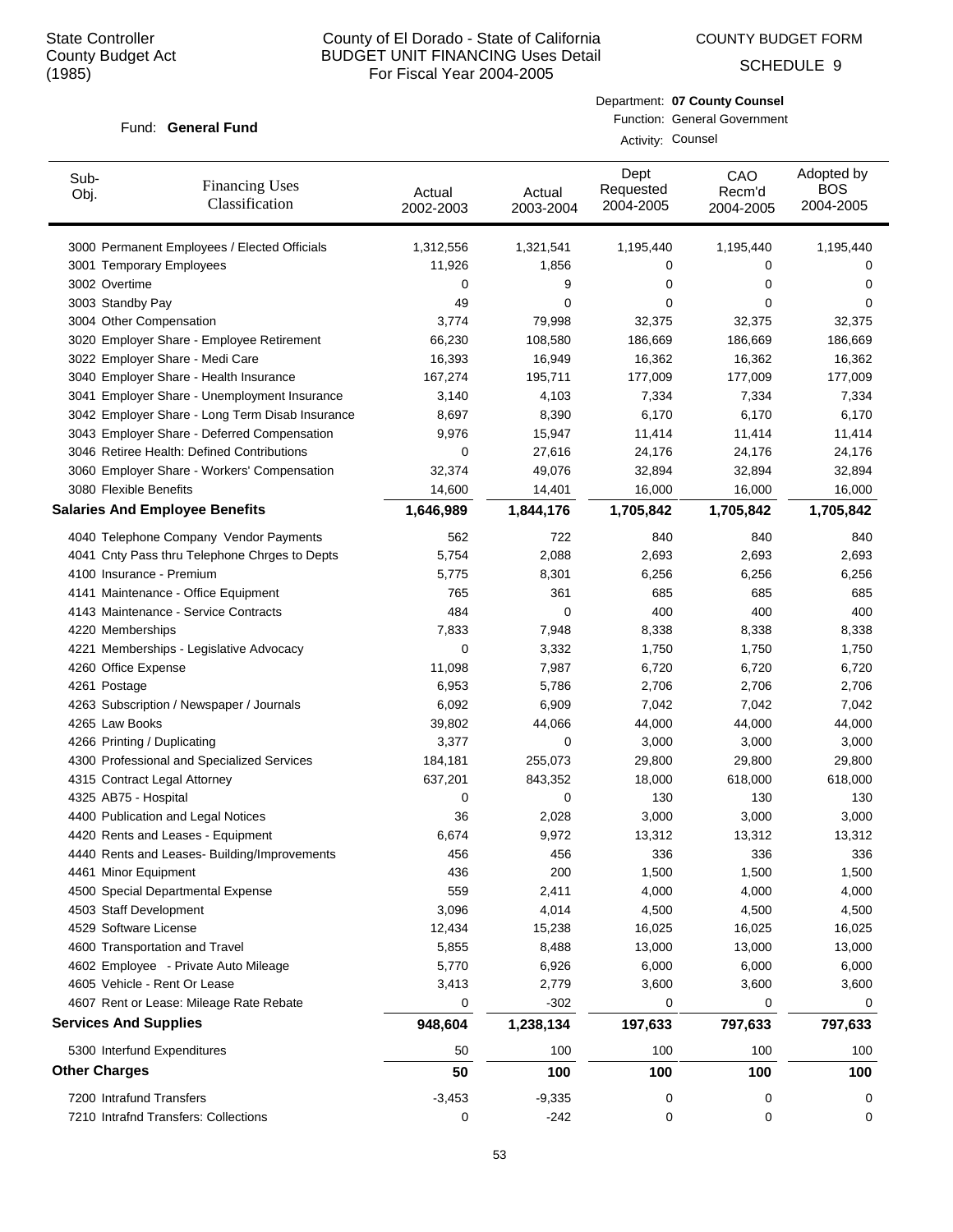COUNTY BUDGET FORM

Department: **07 County Counsel**

SCHEDULE 9

| <b>General Fund</b><br>Fund: |                                                                                 | <b>Function: General Government</b><br>Activity: Counsel |                     |                                |                            |                                       |
|------------------------------|---------------------------------------------------------------------------------|----------------------------------------------------------|---------------------|--------------------------------|----------------------------|---------------------------------------|
| Sub-<br>Obj.                 | <b>Financing Uses</b><br>Classification                                         | Actual<br>2002-2003                                      | Actual<br>2003-2004 | Dept<br>Requested<br>2004-2005 | CAO<br>Recm'd<br>2004-2005 | Adopted by<br><b>BOS</b><br>2004-2005 |
|                              | 7220 Intrafnd: Telephone Equipment and Support                                  | 11,899                                                   | 10,566              | 14,271                         | 14,271                     | 14,271                                |
|                              | 7223 Intrafnd: Mail Service                                                     | 2,549                                                    | 2,798               | 2,258                          | 2,258                      | 2,258                                 |
|                              | 7224 Intrafnd: Stores Support                                                   | 1,803                                                    | 1,052               | 660                            | 660                        | 660                                   |
|                              | 7225 Intrafnd: Central Duplicating                                              | 1,518                                                    | 624                 | 1,000                          | 1,000                      | 1,000                                 |
| 7227                         | Intrafnd: Internal Data Processing                                              | 14,521                                                   | 9,346               | 5,883                          | 5,883                      | 5,883                                 |
|                              | 7228 Intrafnd: Internet Connect Charges                                         | 2,778                                                    | 0                   | 0                              | 0                          | 0                                     |
| 7229                         | Intrafnd: PC Support                                                            | 5,378                                                    | 2,057               | 2,400                          | 2,400                      | 2,400                                 |
|                              | 7230 Intrafnd: IS Software                                                      | 0                                                        | 0                   | 500                            | 500                        | 500                                   |
|                              | 7231 Intrafnd: IS Programming Support                                           | 2,610                                                    | 2,805               | 1,500                          | 1,500                      | 1,500                                 |
|                              | 7232 Intrafnd: Maint Bldg & Improvmnts                                          | 0                                                        | 1,139               | 850                            | 850                        | 850                                   |
|                              | 7234 Intrafnd: Network Support                                                  | $\Omega$                                                 | 21,707              | 17,752                         | 17,752                     | 17,752                                |
| <b>Intrafund Transfers</b>   |                                                                                 | 39,604                                                   | 42,517              | 47,074                         | 47,074                     | 47,074                                |
|                              | <b>Total Financing Uses</b>                                                     | 2,635,247                                                | 3,124,927           | 1,950,649                      | 2,550,649                  | 2,550,649                             |
|                              | <b>Less Department Estimated Revenues</b>                                       | 357,362                                                  | 505,507             | 890,050                        | 310,550                    | 310,550                               |
|                              | <b>Department Use of Other General</b><br><b>Fund Sources (Net County Cost)</b> | 2,277,885                                                | 2,619,420           | 1,060,599                      | 2,240,099                  | 2,240,099                             |

54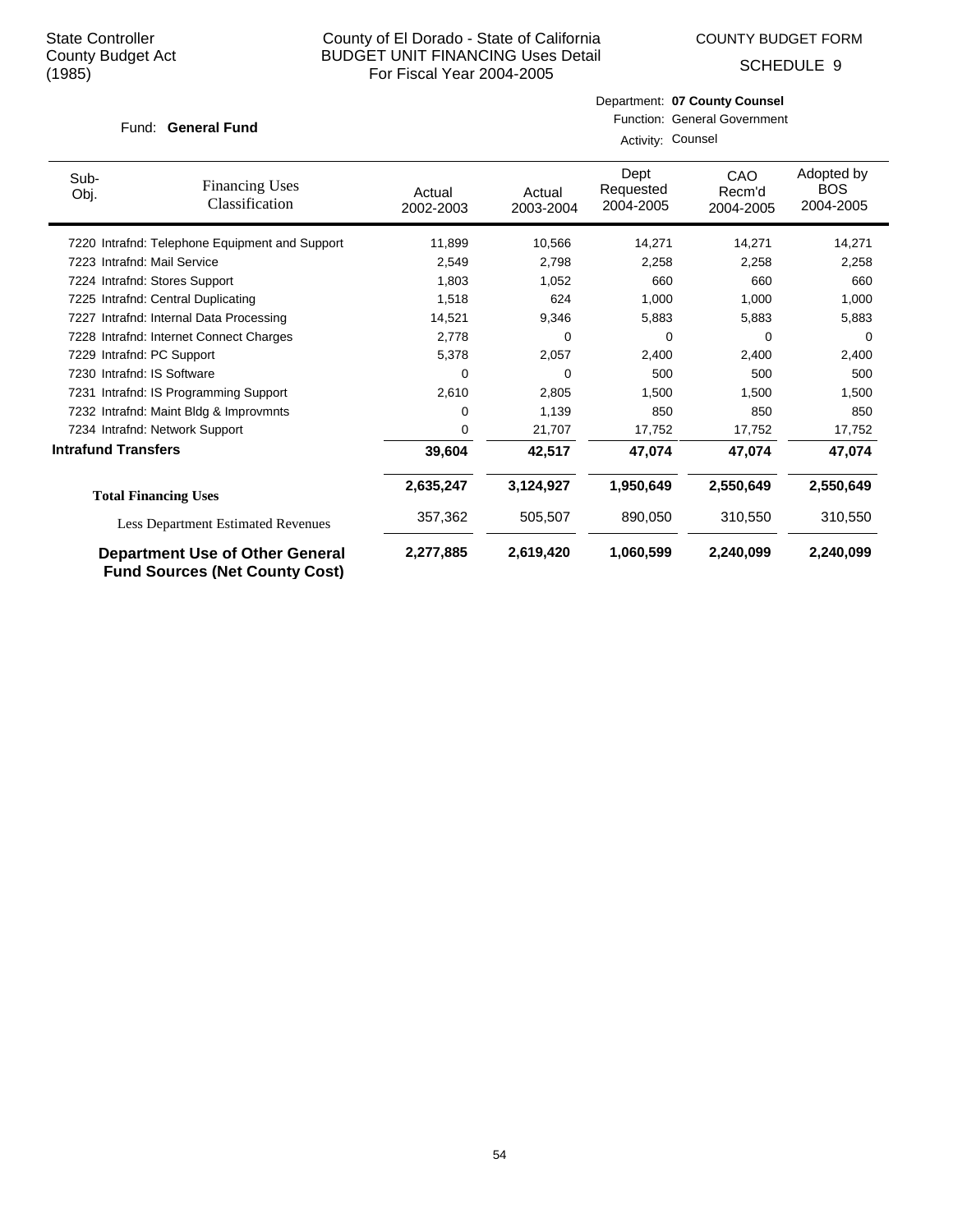COUNTY BUDGET FORM

SCHEDULE 9

### Fund: General Fund

Department: **08 Human Resources** Function: General Government

Activity: Personnel

| Sub-<br>Obj.         | <b>Financing Uses</b><br>Classification         | Actual<br>2002-2003 | Actual<br>2003-2004 | Dept<br>Requested<br>2004-2005 | CAO<br>Recm'd<br>2004-2005 | Adopted by<br><b>BOS</b><br>2004-2005 |
|----------------------|-------------------------------------------------|---------------------|---------------------|--------------------------------|----------------------------|---------------------------------------|
|                      | 3000 Permanent Employees / Elected Officials    | 550,604             | 436,948             | 0                              | 0                          | 0                                     |
|                      | 3001 Temporary Employees                        | 125                 | 6,666               | 0                              | 0                          | 0                                     |
|                      | 3002 Overtime                                   | 67                  | 165                 | 0                              | 0                          | 0                                     |
|                      | 3004 Other Compensation                         | 51,736              | 11,458              | 0                              | 0                          | 0                                     |
|                      | 3020 Employer Share - Employee Retirement       | 31,323              | 42,244              | 0                              | 0                          | 0                                     |
|                      | 3022 Employer Share - Medi Care                 | 9,016               | 6,791               | 0                              | 0                          | 0                                     |
|                      | 3040 Employer Share - Health Insurance          | 65,114              | 63,801              | 0                              | 0                          | 0                                     |
|                      | 3041 Employer Share - Unemployment Insurance    | 1,540               | 1,901               | 0                              | 0                          | 0                                     |
|                      | 3042 Employer Share - Long Term Disab Insurance | 3,523               | 2,936               | 0                              | 0                          | 0                                     |
|                      | 3043 Employer Share - Deferred Compensation     | 6,742               | 6,438               | 0                              | 0                          | 0                                     |
|                      | 3046 Retiree Health: Defined Contributions      | 0                   | 14,219              | 0                              | 0                          | 0                                     |
|                      | 3060 Employer Share - Workers' Compensation     | 9,652               | 19,519              | 0                              | 0                          | 0                                     |
|                      | 3080 Flexible Benefits                          | 17,302              | 14,372              | 0                              | 0                          | 0                                     |
|                      | <b>Salaries And Employee Benefits</b>           | 746,742             | 627,458             | 0                              | $\bf{0}$                   | 0                                     |
|                      | 4040 Telephone Company Vendor Payments          | 220                 | 0                   | 0                              | 0                          | 0                                     |
|                      | 4041 Cnty Pass thru Telephone Chrges to Depts   | 2,126               | 910                 | 0                              | 0                          | 0                                     |
|                      | 4060 Food and Food Products                     | 1,726               | 1,277               | 0                              | 0                          | 0                                     |
|                      | 4100 Insurance - Premium                        | 3,528               | 4,757               | 0                              | 0                          | 0                                     |
|                      | 4140 Maintenance - Equipment                    | 647                 | 0                   | 0                              | 0                          | 0                                     |
|                      | 4220 Memberships                                | 520                 | 270                 | 0                              | 0                          | 0                                     |
|                      | 4260 Office Expense                             | 4,986               | 2,451               | 0                              | 0                          | 0                                     |
|                      | 4261 Postage                                    | 4,255               | 2,079               | 0                              | 0                          | 0                                     |
|                      | 4262 Software                                   | 8,848               | 0                   | 0                              | 0                          | 0                                     |
|                      | 4263 Subscription / Newspaper / Journals        | 1,451               | 1,594               | 0                              | 0                          | 0                                     |
|                      | 4265 Law Books                                  | 1,654               | 1,415               | 0                              | 0                          | 0                                     |
|                      | 4300 Professional and Specialized Services      | 168,038             | 212,139             | 0                              | 0                          | 0                                     |
|                      | 4400 Publication and Legal Notices              | 12,794              | 2,451               | 0                              | 0                          | 0                                     |
|                      | 4420 Rents and Leases - Equipment               | 4,149               | 2,972               | 0                              | 0                          | 0                                     |
|                      | 4440 Rents and Leases- Building/Improvements    | 0                   | $-250$              | 0                              | 0                          | 0                                     |
|                      | 4460 Small Tools and Instruments                | 204                 | 0                   | 0                              | 0                          | 0                                     |
|                      | 4461 Minor Equipment                            | 0                   | 150                 | 0                              | 0                          | 0                                     |
|                      | 4462 Computer Equipment                         | 298                 | 0                   | 0                              | 0                          | 0                                     |
|                      | 4500 Special Departmental Expense               | 903                 | 985                 | 0                              | 0                          | 0                                     |
|                      | 4502 Educational Materials                      | 450                 | 0                   | 0                              | 0                          | 0                                     |
|                      | 4503 Staff Development                          | 1,666               | 2,402               | 0                              | 0                          | 0                                     |
|                      | 4529 Software License                           | 7,186               | 4,183               | 0                              | 0                          | 0                                     |
|                      | 4600 Transportation and Travel                  | 560                 | $-34$               | 0                              | 0                          | 0                                     |
|                      | 4602 Employee - Private Auto Mileage            | 1,266               | 372                 | 0                              | 0                          | 0                                     |
|                      | 4605 Vehicle - Rent Or Lease                    | 118                 | 0                   | 0                              | 0                          | 0                                     |
|                      | <b>Services And Supplies</b>                    | 227,590             | 240,121             | 0                              | 0                          | 0                                     |
|                      | 5300 Interfund Expenditures                     | 280                 | 25                  | 0                              | 0                          | 0                                     |
| <b>Other Charges</b> |                                                 | 280                 | 25                  | 0                              | 0                          | 0                                     |
|                      | 7200 Intrafund Transfers                        | -48,507             | $-89,479$           | 0                              | 0                          | 0                                     |
|                      | 7220 Intrafnd: Telephone Equipment and Support  | 7,239               | 6,211               | 0                              | 0                          | 0                                     |
|                      | 7223 Intrafnd: Mail Service                     | 1,367               | 1,530               | 0                              | 0                          | 0                                     |
|                      | 7224 Intrafnd: Stores Support                   | 928                 | 581                 | 0                              | 0                          | 0                                     |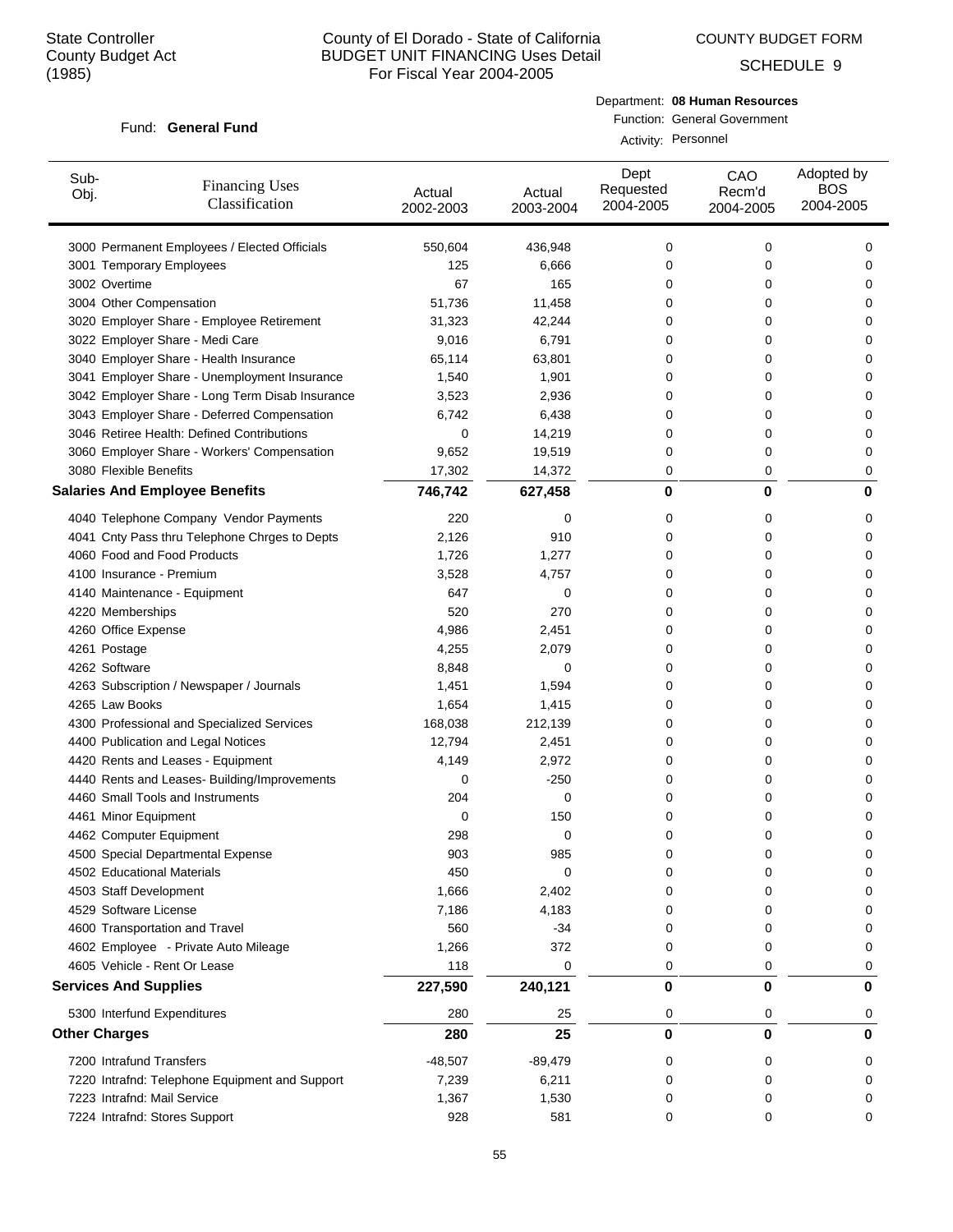COUNTY BUDGET FORM

SCHEDULE 9

### Fund: General Fund

### Department: **08 Human Resources** Function: General Government

Activity: Personnel

| Sub-<br>Obj.               | <b>Financing Uses</b><br>Classification                                         | Actual<br>2002-2003 | Actual<br>2003-2004 | Dept<br>Requested<br>2004-2005 | CAO<br>Recm'd<br>2004-2005 | Adopted by<br><b>BOS</b><br>2004-2005 |
|----------------------------|---------------------------------------------------------------------------------|---------------------|---------------------|--------------------------------|----------------------------|---------------------------------------|
|                            | 7225 Intrafnd: Central Duplicating                                              | 6,137               | 1,073               | 0                              |                            | 0                                     |
|                            | 7227 Intrafnd: Internal Data Processing                                         | 6,816               | 4,151               |                                |                            | O                                     |
|                            | 7228 Intrafnd: Internet Connect Charges                                         | 1,244               | 0                   |                                |                            | 0                                     |
| 7229 Intrafnd: PC Support  |                                                                                 | 1,620               | 1,447               |                                |                            | 0                                     |
| 7230 Intrafnd: IS Software |                                                                                 | 1,125               | 0                   |                                |                            | 0                                     |
|                            | 7231 Intrafnd: IS Programming Support                                           | 6,750               | 3,555               |                                |                            | 0                                     |
|                            | 7232 Intrafnd: Maint Bldg & Improvmnts                                          | 51                  | 230                 |                                |                            | 0                                     |
|                            | 7234 Intrafnd: Network Support                                                  | 0                   | 8,683               | 0                              | 0                          | 0                                     |
| <b>Intrafund Transfers</b> |                                                                                 | $-15,231$           | $-62,019$           | 0                              | 0                          | 0                                     |
|                            | <b>Total Financing Uses</b>                                                     | 959,381             | 805,585             | 0                              | $\bf{0}$                   | 0                                     |
|                            | <b>Less Department Estimated Revenues</b>                                       | 8,626               | 33,415              | 0                              | $\Omega$                   | 0                                     |
|                            | <b>Department Use of Other General</b><br><b>Fund Sources (Net County Cost)</b> | 950,756             | 772,171             | 0                              | 0                          | U                                     |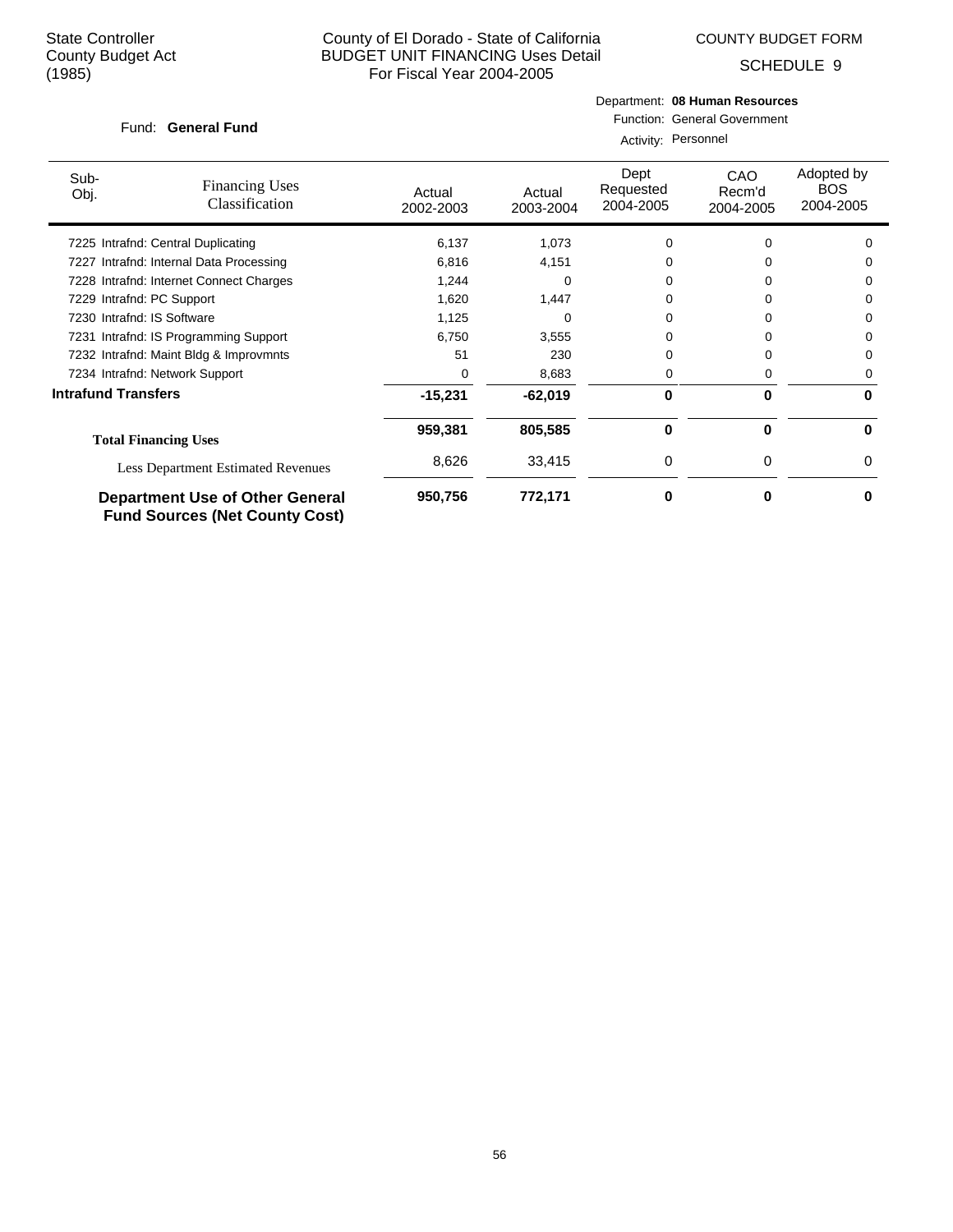# County of El Dorado - State of California BUDGET UNIT FINANCING Uses Detail For Fiscal Year 2004-2005

COUNTY BUDGET FORM

Department: **09 Elections**

Activity: Elections

Function: General Government

SCHEDULE 9

### Fund: General Fund

| Sub-<br>Obj.                          | <b>Financing Uses</b><br>Classification         | Actual<br>2002-2003 | Actual<br>2003-2004 | Dept<br>Requested<br>2004-2005 | CAO<br>Recm'd<br>2004-2005 | Adopted by<br><b>BOS</b><br>2004-2005 |
|---------------------------------------|-------------------------------------------------|---------------------|---------------------|--------------------------------|----------------------------|---------------------------------------|
|                                       | 3000 Permanent Employees / Elected Officials    | 353,818             | 303,582             | 0                              | 0                          | 0                                     |
| 3001 Temporary Employees              |                                                 | 44,514              | 90,011              | 0                              | 0                          | 0                                     |
| 3002 Overtime                         |                                                 | 2,180               | 4,739               | 0                              | 0                          | 0                                     |
| 3004 Other Compensation               |                                                 | 0                   | 44,384              | 0                              | 0                          | 0                                     |
|                                       | 3020 Employer Share - Employee Retirement       | 18,713              | 26,553              | 0                              | 0                          | 0                                     |
| 3022 Employer Share - Medi Care       |                                                 | 3,619               | 4,241               | 0                              | 0                          | 0                                     |
|                                       | 3040 Employer Share - Health Insurance          | 65,725              | 72,139              | 0                              | 0                          | 0                                     |
|                                       | 3041 Employer Share - Unemployment Insurance    | 1,717               | 3,053               | 0                              | 0                          | 0                                     |
|                                       | 3042 Employer Share - Long Term Disab Insurance | 2,009               | 1,824               | 0                              | 0                          | 0                                     |
|                                       | 3043 Employer Share - Deferred Compensation     | 1,583               | 1,696               | 0                              | 0                          | 0                                     |
|                                       | 3046 Retiree Health: Defined Contributions      | 0                   | 8,813               | 0                              | 0                          | 0                                     |
|                                       | 3060 Employer Share - Workers' Compensation     | 11,318              | 22,203              | 0                              | 0                          | 0                                     |
| 3080 Flexible Benefits                |                                                 | $-5$                | 280                 | 0                              | 0                          | 0                                     |
| <b>Salaries And Employee Benefits</b> |                                                 | 505,192             | 583,519             | 0                              | $\bf{0}$                   | 0                                     |
|                                       | 4041 Cnty Pass thru Telephone Chrges to Depts   | 1,813               | 2,033               | 0                              | 0                          | 0                                     |
| 4080 Household Expense                |                                                 | 18                  | 30                  | 0                              | 0                          | 0                                     |
| 4100 Insurance - Premium              |                                                 | 2,681               | 3,482               | 0                              | 0                          | 0                                     |
| 4140 Maintenance - Equipment          |                                                 | 4,142               | 4,973               | 0                              | 0                          | 0                                     |
| 4220 Memberships                      |                                                 | 150                 | 0                   | 0                              | 0                          | 0                                     |
|                                       | 4221 Memberships - Legislative Advocacy         | 325                 | 375                 | 0                              | 0                          | 0                                     |
| 4260 Office Expense                   |                                                 | 4,511               | 3,641               | 0                              | 0                          | 0                                     |
| 4261 Postage                          |                                                 | 68,913              | 97,294              | 0                              | 0                          | 0                                     |
| 4262 Software                         |                                                 | 3,517               | 0                   | 0                              | 0                          | 0                                     |
|                                       | 4263 Subscription / Newspaper / Journals        | 598                 | 253                 | 0                              | 0                          | 0                                     |
|                                       | 4300 Professional and Specialized Services      | 54,038              | 53,300              | 0                              | 0                          | 0                                     |
| 4400 Publication and Legal Notices    |                                                 | 5,032               | 5,192               | 0                              | 0                          | 0                                     |
| 4420 Rents and Leases - Equipment     |                                                 | 3,649               | 4,413               | 0                              | 0                          | 0                                     |
|                                       | 4440 Rents and Leases- Building/Improvements    | 1,590               | 4,950               | 0                              | 0                          | 0                                     |
| 4462 Computer Equipment               |                                                 | 3,661               | 0                   | 0                              | 0                          | 0                                     |
| 4500 Special Departmental Expense     |                                                 | 235,955             | 371,606             | 0                              | 0                          | 0                                     |
| 4503 Staff Development                |                                                 | 745                 | 1,775               | 0                              | 0                          | 0                                     |
|                                       | 4506 Film Development/Photography Supplies      | 18                  | 28                  | 0                              | 0                          | 0                                     |
| 4511 Elections Outreach               |                                                 | 1,556               | 275                 | 0                              | 0                          | 0                                     |
| 4531 Precinct Board Compensation      |                                                 | 41,048              | 130,752             | 0                              | 0                          | 0                                     |
| 4600 Transportation and Travel        |                                                 | 2,854               | 3,420               | 0                              | 0                          | 0                                     |
| 4602 Employee - Private Auto Mileage  |                                                 | 873                 | 1,004               | 0                              | 0                          | 0                                     |
| 4605 Vehicle - Rent Or Lease          |                                                 | 126                 | 612                 | 0                              | 0                          | 0                                     |
| 4606 Fuel Purchases                   |                                                 | 0                   | 321                 | 0                              | 0                          | 0                                     |
| <b>Services And Supplies</b>          |                                                 | 437,813             | 689,729             | 0                              | $\bf{0}$                   | 0                                     |
| 5300 Interfund Expenditures           |                                                 | 80                  | 250                 | 0                              | 0                          | 0                                     |
| <b>Other Charges</b>                  |                                                 | 80                  | 250                 | 0                              | 0                          | 0                                     |
|                                       | 6042 Fixed Assets - Computer Sys Equipment      | 9,065               | 0                   | 0                              | 0                          | 0                                     |
| <b>Fixed Assets</b>                   |                                                 | 9,065               | 0                   | 0                              | 0                          | 0                                     |
| 7200 Intrafund Transfers              |                                                 | 644                 | 0                   | 0                              | 0                          | 0                                     |
|                                       | 7220 Intrafnd: Telephone Equipment and Support  | 3,812               | 3,614               | 0                              | 0                          | 0                                     |
|                                       | 7221 Intrafnd: Radio Equipment and Support      | 55                  | 0                   | 0                              | 0                          | 0                                     |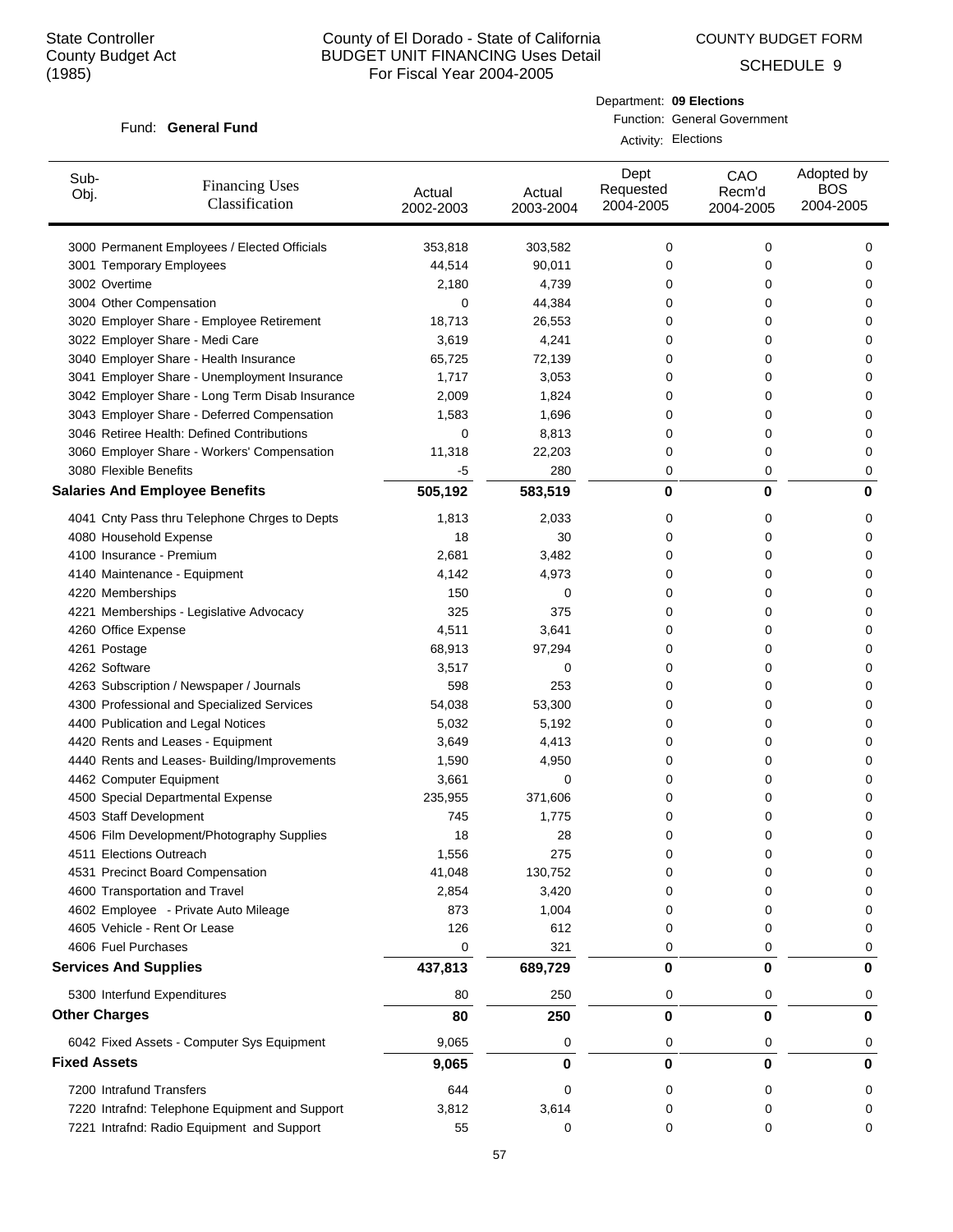COUNTY BUDGET FORM

Department: **09 Elections**

Function: General Government

SCHEDULE 9

### Fund: General Fund

| Funu. Oeneral Funu          |                                                                                 |                     |                     | Activity: Elections            |                                   |                                       |  |
|-----------------------------|---------------------------------------------------------------------------------|---------------------|---------------------|--------------------------------|-----------------------------------|---------------------------------------|--|
| Sub-<br>Obj.                | <b>Financing Uses</b><br>Classification                                         | Actual<br>2002-2003 | Actual<br>2003-2004 | Dept<br>Requested<br>2004-2005 | <b>CAO</b><br>Recm'd<br>2004-2005 | Adopted by<br><b>BOS</b><br>2004-2005 |  |
| 7223 Intrafnd: Mail Service |                                                                                 | 1,445               | 2,441               | 0                              | 0                                 | $\Omega$                              |  |
|                             | 7224 Intrafnd: Stores Support                                                   | 575                 | 791                 | 0                              | O.                                | 0                                     |  |
|                             | 7225 Intrafnd: Central Duplicating                                              | 3,766               | 3,860               | 0                              |                                   | 0                                     |  |
|                             | 7227 Intrafnd: Internal Data Processing                                         | 9,170               | 6,525               |                                |                                   | 0                                     |  |
|                             | 7228 Intrafnd: Internet Connect Charges                                         | 480                 | 0                   | 0                              | 0                                 | 0                                     |  |
| 7229 Intrafnd: PC Support   |                                                                                 | 1,839               | 590                 | 0                              |                                   | 0                                     |  |
|                             | 7231 Intrafnd: IS Programming Support                                           | 435                 | 135                 |                                |                                   | 0                                     |  |
|                             | 7232 Intrafnd: Maint Bldg & Improvmnts                                          | 1,164               | 170                 | 0                              |                                   | 0                                     |  |
|                             | 7234 Intrafnd: Network Support                                                  | 0                   | 13,024              | 0                              | 0                                 | 0                                     |  |
| <b>Intrafund Transfers</b>  |                                                                                 | 23,384              | 31,149              | 0                              | 0                                 | 0                                     |  |
|                             | <b>Total Financing Uses</b>                                                     | 975,534             | 1,304,647           | 0                              | 0                                 | 0                                     |  |
|                             | Less Department Estimated Revenues                                              | 266,332             | 206,299             | 0                              | 0                                 | 0                                     |  |
|                             | <b>Department Use of Other General</b><br><b>Fund Sources (Net County Cost)</b> | 709,203             | 1,098,347           | 0                              | 0                                 | 0                                     |  |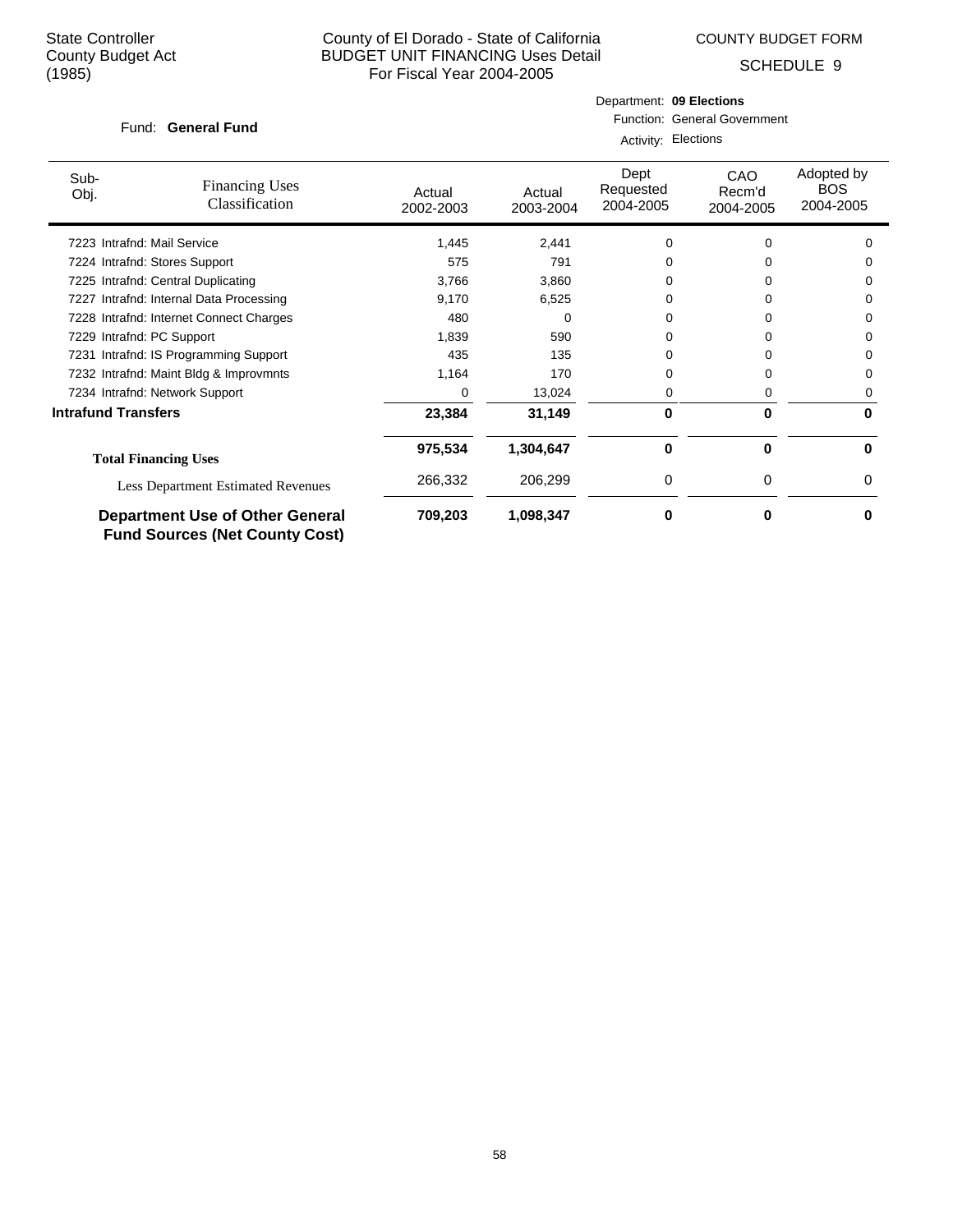COUNTY BUDGET FORM

SCHEDULE 9

### Fund: General Fund

Department: **10 Information Technologies**

Function: General Government Activity: Other General

| Sub-<br>Obj.                | <b>Financing Uses</b><br>Classification         | Actual<br>2002-2003 | Actual<br>2003-2004 | Dept<br>Requested<br>2004-2005 | CAO<br>Recm'd<br>2004-2005 | Adopted by<br><b>BOS</b><br>2004-2005 |
|-----------------------------|-------------------------------------------------|---------------------|---------------------|--------------------------------|----------------------------|---------------------------------------|
|                             | 3000 Permanent Employees / Elected Officials    | 3,123,099           | 2,635,875           | 0                              | 0                          | 0                                     |
|                             | 3001 Temporary Employees                        | 5,994               | 0                   | 0                              | 0                          | 0                                     |
| 3002 Overtime               |                                                 | 43,610              | 23,732              | 0                              | 0                          | 0                                     |
| 3003 Standby Pay            |                                                 | 15,158              | 8,496               | 0                              | 0                          | 0                                     |
| 3004 Other Compensation     |                                                 | 3,996               | 84,962              | 0                              | 0                          | 0                                     |
|                             | 3020 Employer Share - Employee Retirement       | 194,303             | 242,876             | 0                              | 0                          | 0                                     |
|                             | 3022 Employer Share - Medi Care                 | 43,449              | 37,355              | 0                              | 0                          | 0                                     |
|                             | 3040 Employer Share - Health Insurance          | 407,330             | 460,708             | 0                              | 0                          | 0                                     |
|                             | 3041 Employer Share - Unemployment Insurance    | 7,094               | 7,700               | 0                              | 0                          | 0                                     |
|                             | 3042 Employer Share - Long Term Disab Insurance | 19,021              | 18,148              | 0                              | 0                          | 0                                     |
|                             | 3043 Employer Share - Deferred Compensation     | 3,022               | 1,657               | 0                              | 0                          | 0                                     |
|                             | 3046 Retiree Health: Defined Contributions      | 0                   | 59,932              | 0                              | 0                          | 0                                     |
|                             | 3060 Employer Share - Workers' Compensation     | 44,370              | 81,327              | 0                              | 0                          | 0                                     |
| 3080 Flexible Benefits      |                                                 | 18,918              | 8,412               | 0                              | 0                          | 0                                     |
|                             | <b>Salaries And Employee Benefits</b>           | 3,929,366           | 3,671,181           | 0                              | 0                          | 0                                     |
|                             | 4040 Telephone Company Vendor Payments          | 825,837             | 879,102             | 0                              | 0                          | 0                                     |
|                             | 4041 Cnty Pass thru Telephone Chrges to Depts   | $-677,895$          | $-545,180$          | 0                              | 0                          | 0                                     |
|                             | 4085 Household Expense - Refuse Disposal        | 215                 | 0                   | 0                              | 0                          | 0                                     |
|                             | 4086 Household Expense - Janitorial/Custodial   | 5,076               | 4,548               | 0                              | 0                          | 0                                     |
| 4100 Insurance - Premium    |                                                 | 8,499               | 16,908              | 0                              | 0                          | 0                                     |
|                             | 4140 Maintenance - Equipment                    | 204,575             | 202,872             | 0                              | 0                          | 0                                     |
|                             | 4142 Maintenance - Telephone / Radio            | 52,838              | 52,071              | 0                              | 0                          | 0                                     |
|                             | 4180 Maintenance - Building and Improvements    | 9,727               | 150                 | 0                              | 0                          | 0                                     |
| 4220 Memberships            |                                                 | 150                 | $\mathbf 0$         | 0                              | 0                          | 0                                     |
| 4260 Office Expense         |                                                 | 44,911              | 23,257              | 0                              | 0                          | 0                                     |
| 4261 Postage                |                                                 | 876                 | 530                 | 0                              | 0                          | 0                                     |
| 4262 Software               |                                                 | 254,478             | 94,593              | 0                              | 0                          | 0                                     |
|                             | 4263 Subscription / Newspaper / Journals        | 347                 | 0                   | 0                              | 0                          | 0                                     |
| 4265 Law Books              |                                                 | 60                  | 0                   | 0                              | 0                          | 0                                     |
| 4266 Printing / Duplicating |                                                 | 5                   | 0                   | 0                              | 0                          | 0                                     |
|                             | 4300 Professional and Specialized Services      | 42,636              | 43,262              | 0                              | 0                          | 0                                     |
|                             | 4302 Construction and Engineering Contracts     | 51,199              | 37,502              | 0                              | 0                          | 0                                     |
|                             | 4308 External Data Processing Services          | 70,548              | 67,595              | 0                              | 0                          | 0                                     |
|                             | 4324 Medical, Dental and Lab Services           | 0                   | 224                 | 0                              | 0                          | 0                                     |
|                             | 4400 Publication and Legal Notices              | 1,494               | 0                   | 0                              | 0                          | 0                                     |
|                             | 4420 Rents and Leases - Equipment               | 1,586               | 713                 | 0                              | 0                          | 0                                     |
|                             | 4440 Rents and Leases- Building/Improvements    | 1,655               | 1,225               | 0                              | 0                          | 0                                     |
|                             | 4460 Small Tools and Instruments                | 1,101               | 97                  | 0                              | 0                          | 0                                     |
| 4461 Minor Equipment        |                                                 | 11,709              | 0                   | 0                              | 0                          | 0                                     |
| 4462 Computer Equipment     |                                                 | 64,225              | 25,203              | 0                              | 0                          | 0                                     |
|                             |                                                 |                     |                     | 0                              | 0                          |                                       |
|                             | 4463 Telephone and Radio Equipment              | 102,631             | 56,212              |                                | 0                          | 0                                     |
| 4502 Educational Materials  | 4500 Special Departmental Expense               | 0                   | 1,023               | 0                              |                            | 0                                     |
|                             |                                                 | 6,887               | 4,199               | 0                              | 0                          | 0                                     |
| 4503 Staff Development      |                                                 | 58,100              | 6,658               | 0                              | 0                          | 0                                     |
| 4529 Software License       |                                                 | 676,232             | 653,649             | 0                              | 0                          | 0                                     |
|                             | 4600 Transportation and Travel                  | 26,983              | 4,032               | 0                              | 0                          | 0                                     |
|                             | 4602 Employee - Private Auto Mileage            | 6,857               | 2,336               | 0                              | 0                          | 0                                     |
|                             | 4605 Vehicle - Rent Or Lease                    | 12,293              | 11,094              | 0                              | 0                          | 0                                     |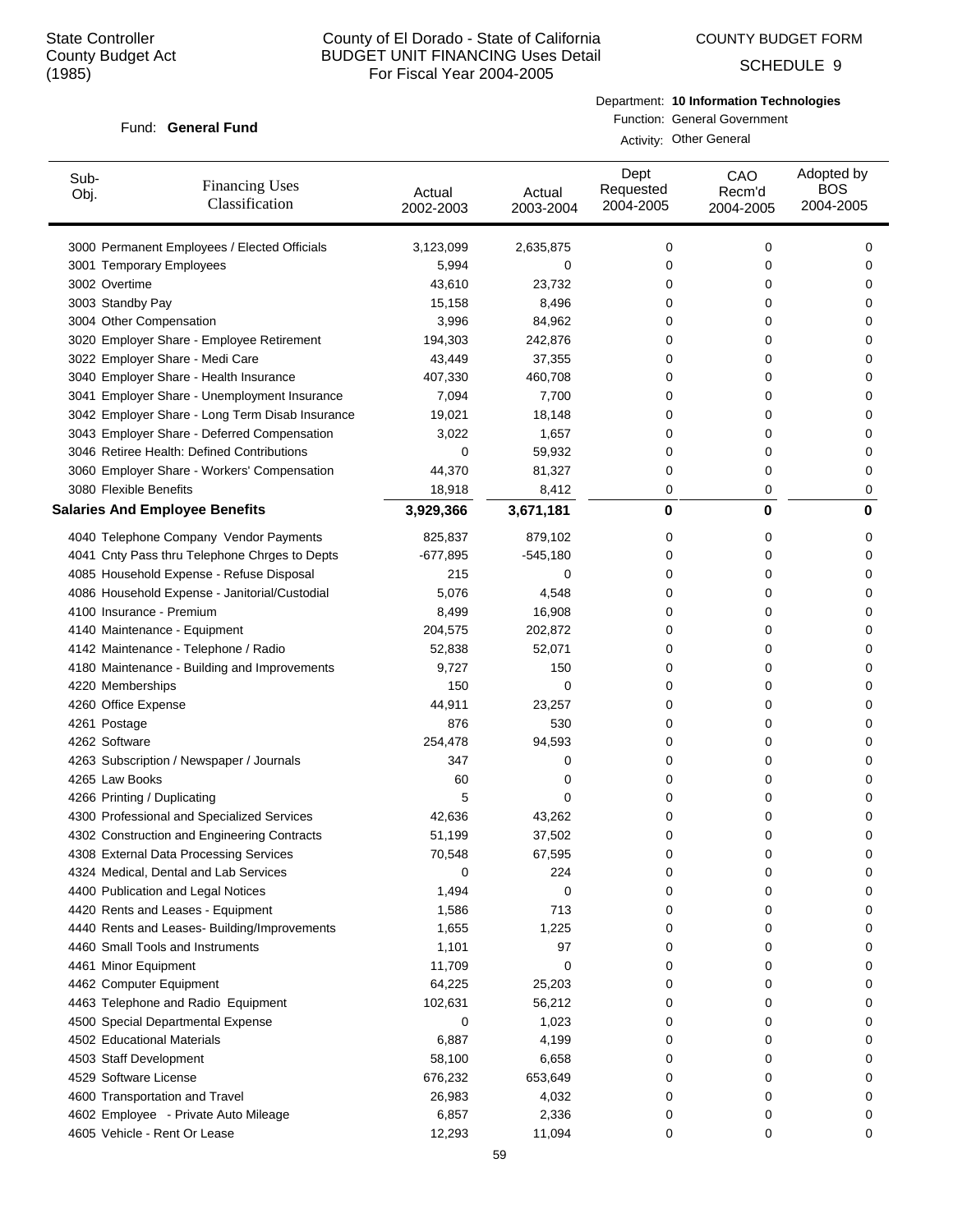COUNTY BUDGET FORM

SCHEDULE 9

### Fund: General Fund

# Department: **10 Information Technologies**

Function: General Government Activity: Other General

| Sub-<br>Obj.                 | <b>Financing Uses</b><br>Classification                                         | Actual<br>2002-2003 | Actual<br>2003-2004 | Dept<br>Requested<br>2004-2005 | CAO<br>Recm'd<br>2004-2005 | Adopted by<br><b>BOS</b><br>2004-2005 |
|------------------------------|---------------------------------------------------------------------------------|---------------------|---------------------|--------------------------------|----------------------------|---------------------------------------|
| 4606 Fuel Purchases          |                                                                                 | 2,934               | 2,745               | 0                              | 0                          | 0                                     |
|                              | 4607 Rent or Lease: Mileage Rate Rebate                                         | 0                   | $-11,920$           | 0                              | $\mathbf 0$                | 0                                     |
| 4620 Utilities               |                                                                                 | 2,494               | 0                   | 0                              | $\mathbf 0$                | 0                                     |
| <b>Services And Supplies</b> |                                                                                 | 1,871,263           | 1,634,699           | 0                              | 0                          | 0                                     |
|                              | 5060 Retirement of Other Long Term Debt                                         | 96,506              | 102,462             | 0                              | 0                          | $\mathbf 0$                           |
|                              | 5100 Interest On Other Long Term Debt                                           | 16,431              | 10,469              | 0                              | $\mathbf 0$                | $\mathbf 0$                           |
|                              | 5300 Interfund Expenditures                                                     | 428                 | 69                  | 0                              | $\mathbf 0$                | $\mathbf 0$                           |
| <b>Other Charges</b>         |                                                                                 | 113,365             | 112,999             | 0                              | $\bf{0}$                   | $\bf{0}$                              |
|                              | 6020 Fixed Assets - Building and Improvement                                    | 109,142             | 4,640               | 0                              | 0                          | 0                                     |
|                              | 6042 Fixed Assets - Computer Sys Equipment                                      | 178,937             | 18,177              | 0                              | 0                          | $\mathbf 0$                           |
| <b>Fixed Assets</b>          |                                                                                 | 288,079             | 22,817              | 0                              | $\bf{0}$                   | $\bf{0}$                              |
| 7200 Intrafund Transfers     |                                                                                 | $-50,822$           | $-68,296$           | 0                              | 0                          | 0                                     |
|                              | 7220 Intrafnd: Telephone Equipment and Support                                  | $-509,090$          | $-415,806$          | 0                              | $\mathbf 0$                | 0                                     |
|                              | 7221 Intrafnd: Radio Equipment and Support                                      | 360                 | $\Omega$            | 0                              | $\mathbf 0$                | $\mathbf 0$                           |
| 7223 Intrafnd: Mail Service  |                                                                                 | 1,096               | 1,010               | 0                              | $\mathbf 0$                | $\mathbf 0$                           |
|                              | 7224 Intrafnd: Stores Support                                                   | 4,255               | 8,741               | 0                              | 0                          | 0                                     |
|                              | 7225 Intrafnd: Central Duplicating                                              | 10,753              | 825                 | 0                              | $\mathbf 0$                | $\mathbf 0$                           |
|                              | 7227 Intrafnd: Internal Data Processing                                         | $-2,972,287$        | $-2,113,887$        | 0                              | $\mathbf 0$                | 0                                     |
|                              | 7228 Intrafnd: Internet Connect Charges                                         | $-151,294$          | $-67,946$           | 0                              | $\mathbf 0$                | 0                                     |
| 7229 Intrafnd: PC Support    |                                                                                 | $-108,314$          | $-95, 155$          | 0                              | $\mathbf 0$                | 0                                     |
| 7230 Intrafnd: IS Software   |                                                                                 | $-9,710$            | $-500$              | 0                              | $\mathbf 0$                | 0                                     |
|                              | 7231 Intrafnd: IS Programming Support                                           | $-74,385$           | $-93,465$           | 0                              | $\mathbf 0$                | 0                                     |
|                              | 7232 Intrafnd: Maint Bldg & Improvmnts                                          | 7,540               | 2,625               | $\Omega$                       | $\mathbf 0$                | $\Omega$                              |
|                              | 7234 Intrafnd: Network Support                                                  | 0                   | $-704,454$          | 0                              | 0                          | 0                                     |
| <b>Intrafund Transfers</b>   |                                                                                 | $-3,851,898$        | $-3,546,309$        | 0                              | $\bf{0}$                   | $\bf{0}$                              |
|                              | <b>Total Financing Uses</b>                                                     | 2,350,175           | 1,895,387           | $\bf{0}$                       | 0                          | $\bf{0}$                              |
|                              | Less Department Estimated Revenues                                              | 1,229,772           | 1,222,615           | 0                              | 0                          | 0                                     |
|                              | <b>Department Use of Other General</b><br><b>Fund Sources (Net County Cost)</b> | 1,120,403           | 672,773             | 0                              | 0                          | 0                                     |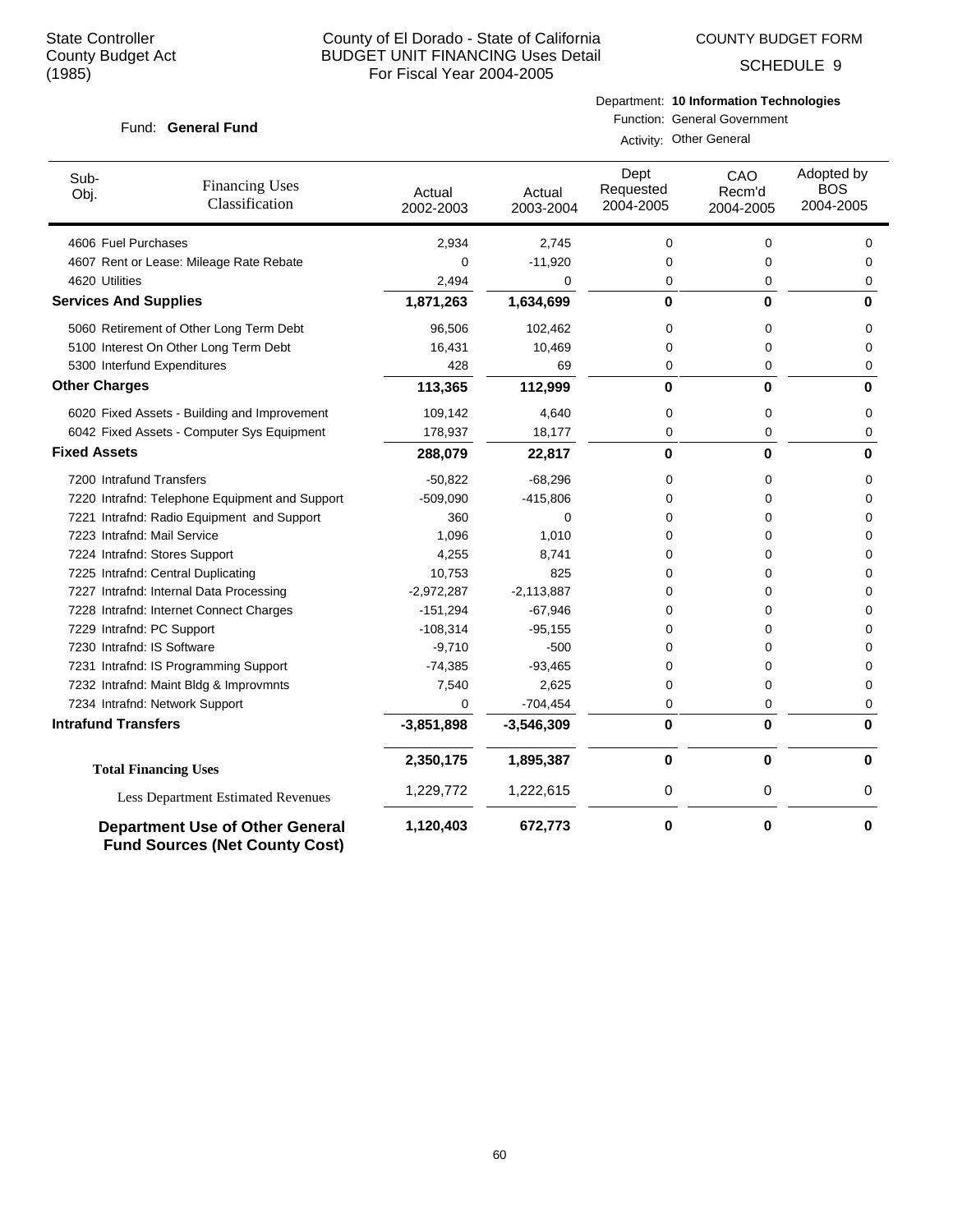COUNTY BUDGET FORM

SCHEDULE 9

### Fund: General Fund

## Department: **11 County Promotion** Function: General Government

Activity: Promotion

| Sub-<br>Obj.                 | <b>Financing Uses</b><br>Classification                                         | Actual<br>2002-2003 | Actual<br>2003-2004 | Dept<br>Requested<br>2004-2005 | CAO<br>Recm'd<br>2004-2005 | Adopted by<br><b>BOS</b><br>2004-2005 |
|------------------------------|---------------------------------------------------------------------------------|---------------------|---------------------|--------------------------------|----------------------------|---------------------------------------|
|                              | 4300 Professional and Specialized Services                                      | 331,361             | 255,326             | 370,000                        | 370,000                    | 370,000                               |
|                              | 4500 Special Departmental Expense                                               | 15,000              | 0                   | 0                              | 0                          | 0                                     |
| <b>Services And Supplies</b> |                                                                                 | 346,361             | 255,326             | 370,000                        | 370,000                    | 370,000                               |
| 7200 Intrafund Transfers     |                                                                                 | 0                   | 0                   | 130,000                        | 130,000                    | 130,000                               |
|                              | 7231 Intrafnd: IS Programming Support                                           | 17,595              | 3,930               | 0                              | O                          | 0                                     |
| <b>Intrafund Transfers</b>   |                                                                                 | 17,595              | 3,930               | 130,000                        | 130,000                    | 130,000                               |
|                              | <b>Total Financing Uses</b>                                                     | 363,956             | 259,256             | 500,000                        | 500,000                    | 500,000                               |
|                              | <b>Less Department Estimated Revenues</b>                                       | 0                   | 0                   | 0                              | 0                          | 0                                     |
|                              | <b>Department Use of Other General</b><br><b>Fund Sources (Net County Cost)</b> | 363,956             | 259,256             | 500,000                        | 500,000                    | 500,000                               |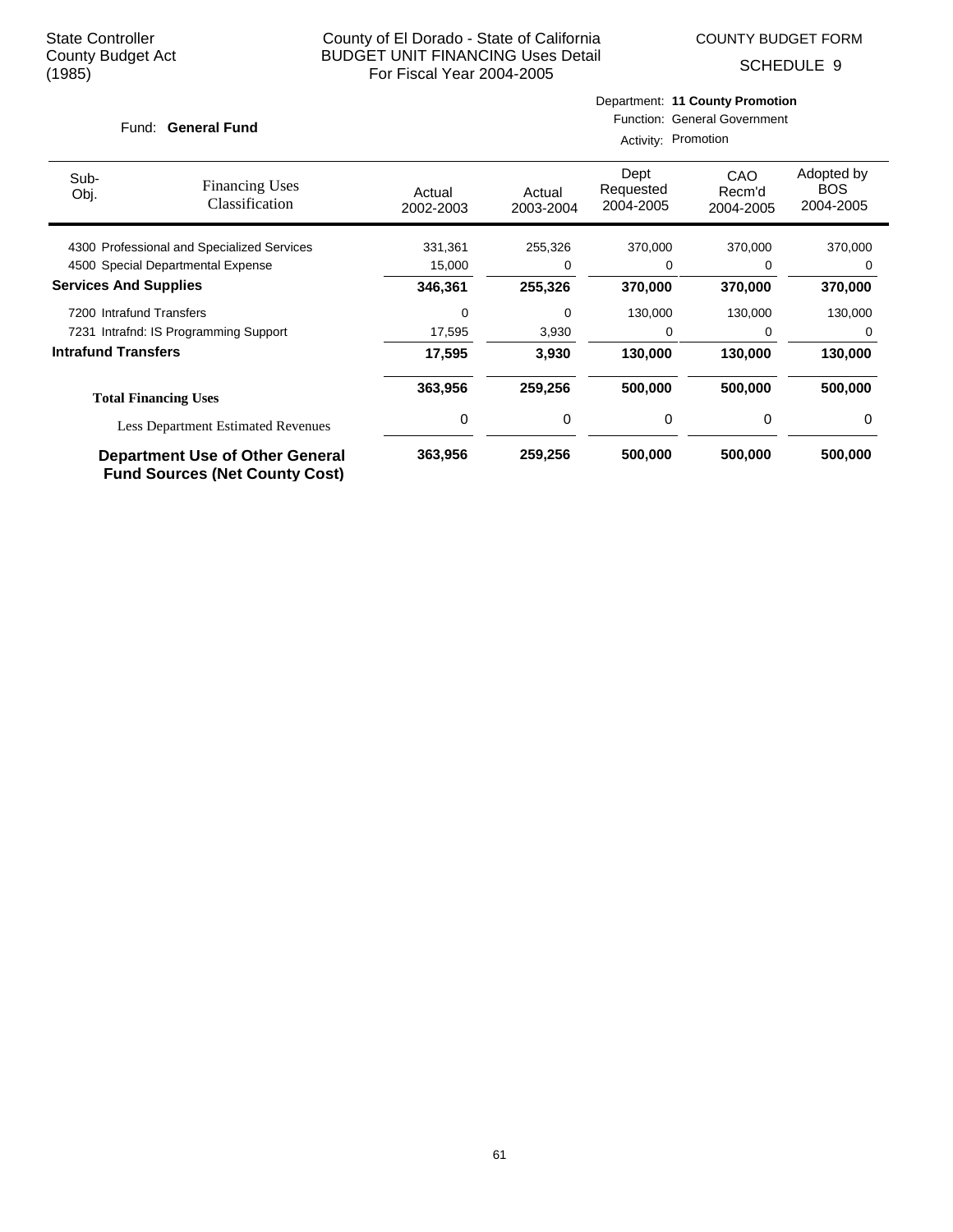COUNTY BUDGET FORM

SCHEDULE 9

### Fund: General Fund

| Department: 12 Surveyor             |
|-------------------------------------|
| <b>Function: General Government</b> |
| Activity: Other General             |
|                                     |

| Sub-<br>Obj.                 | <b>Financing Uses</b><br>Classification         | Actual<br>2002-2003 | Actual<br>2003-2004 | Dept<br>Requested<br>2004-2005 | CAO<br>Recm'd<br>2004-2005 | Adopted by<br><b>BOS</b><br>2004-2005 |
|------------------------------|-------------------------------------------------|---------------------|---------------------|--------------------------------|----------------------------|---------------------------------------|
|                              | 3000 Permanent Employees / Elected Officials    | 776,371             | 781,131             | 803,021                        | 803,021                    | 843,221                               |
|                              | 3001 Temporary Employees                        | 14,991              | 0                   | 0                              | 0                          | 0                                     |
|                              | 3004 Other Compensation                         | 0                   | 1,635               | 2,907                          | 2,907                      | 2,907                                 |
|                              | 3020 Employer Share - Employee Retirement       | 45,563              | 68,630              | 130,086                        | 130,086                    | 130,086                               |
|                              | 3022 Employer Share - Medi Care                 | 7,770               | 7,689               | 7,928                          | 7,928                      | 7,928                                 |
|                              | 3040 Employer Share - Health Insurance          | 97,914              | 119,170             | 108,995                        | 108,995                    | 108,995                               |
|                              | 3041 Employer Share - Unemployment Insurance    | 1,680               | 1,925               | 4,818                          | 4,818                      | 4,818                                 |
|                              | 3042 Employer Share - Long Term Disab Insurance | 4,535               | 4,228               | 4,015                          | 4,015                      | 4,015                                 |
|                              | 3043 Employer Share - Deferred Compensation     | 3,170               | 5,369               | 4,730                          | 4,730                      | 4,730                                 |
|                              | 3046 Retiree Health: Defined Contributions      | 0                   | 14,102              | 15,866                         | 15,866                     | 15,866                                |
|                              | 3060 Employer Share - Workers' Compensation     | 12,006              | 22,537              | 21,212                         | 21,212                     | 21,212                                |
|                              | 3080 Flexible Benefits                          | 4,441               | 4,494               | 9,000                          | 9,000                      | 9,000                                 |
|                              | <b>Salaries And Employee Benefits</b>           | 968,440             | 1,030,910           | 1,112,577                      | 1,112,577                  | 1,152,777                             |
|                              | 4040 Telephone Company Vendor Payments          | 62                  | 62                  | 124                            | 124                        | 124                                   |
|                              | 4041 Cnty Pass thru Telephone Chrges to Depts   | 1,838               | 1,108               | 1,932                          | 1,932                      | 1,932                                 |
|                              | 4100 Insurance - Premium                        | 4,204               | 5,500               | 5,844                          | 5,844                      | 5,844                                 |
|                              | 4140 Maintenance - Equipment                    | 453                 | 778                 | 860                            | 860                        | 860                                   |
|                              | 4160 Maintenance Vehicles - Service Contract    | 0                   | 459                 | 0                              | $\mathbf 0$                | 0                                     |
|                              | 4161 Maintenance Vehicles - Parts/Direct Chrg   | 639                 | 9                   | 2,000                          | 2,000                      | 2,000                                 |
|                              | 4220 Memberships                                | 657                 | 394                 | 400                            | 400                        | 400                                   |
|                              | 4260 Office Expense                             | 6,191               | 6,464               | 10,245                         | 10,245                     | 10,245                                |
|                              | 4261 Postage                                    | 845                 | 433                 | 600                            | 600                        | 600                                   |
|                              | 4262 Software                                   | 10,230              | 2,091               | 10,420                         | 10,420                     | 10,420                                |
|                              | 4300 Professional and Specialized Services      | 0                   | 0                   | 5,500                          | 5,500                      | 5,500                                 |
|                              | 4420 Rents and Leases - Equipment               | 726                 | 463                 | 720                            | 720                        | 720                                   |
|                              | 4461 Minor Equipment                            | 7,160               | 0                   | 0                              | $\mathbf 0$                | 0                                     |
|                              | 4462 Computer Equipment                         | 2,476               | 913                 | 8,170                          | 8,170                      | 8,170                                 |
|                              | 4503 Staff Development                          | 285                 | 145                 | 10,750                         | 10,750                     | 10,750                                |
|                              | 4529 Software License                           | 28,837              | 31,043              | 35,272                         | 35,272                     | 35,272                                |
|                              | 4600 Transportation and Travel                  | 315                 | 0                   | 1,500                          | 1,500                      | 1,500                                 |
|                              | 4602 Employee - Private Auto Mileage            | 611                 | 316                 | 1,000                          | 1,000                      | 1,000                                 |
|                              | 4606 Fuel Purchases                             | 473                 | 405                 | 1,300                          | 1,300                      | 1,300                                 |
|                              | 4607 Rent or Lease: Mileage Rate Rebate         | 0                   | $-1,285$            | 0                              | 0                          | 0                                     |
| <b>Services And Supplies</b> |                                                 | 66,002              | 49,297              | 96,637                         | 96,637                     | 96,637                                |
|                              | 5300 Interfund Expenditures                     | 0                   | 50                  | 0                              | 0                          | 0                                     |
|                              | <b>Other Charges</b>                            | 0                   | 50                  | 0                              | 0                          | 0                                     |
|                              | 6042 Fixed Assets - Computer Sys Equipment      | 3,551               | 0                   | 52,000                         | 52,000                     | 52,000                                |
| <b>Fixed Assets</b>          |                                                 | 3,551               | 0                   | 52,000                         | 52,000                     | 52,000                                |
|                              | 7200 Intrafund Transfers                        | $-71,819$           | $-89,414$           | $-380,627$                     | $-88,530$                  | $-128,730$                            |
|                              | 7220 Intrafnd: Telephone Equipment and Support  | 3,897               | 3,196               | 5,144                          | 5,144                      | 5,144                                 |
|                              | 7223 Intrafnd: Mail Service                     | 969                 | 1,071               | 1,183                          | 1,183                      | 1,183                                 |
|                              | 7224 Intrafnd: Stores Support                   | 921                 | 329                 | 371                            | 371                        | 371                                   |
|                              | 7225 Intrafnd: Central Duplicating              | 193                 | 14                  | 0                              | 0                          | 0                                     |
|                              | 7227 Intrafnd: Internal Data Processing         | 23,431              | 33,898              | 78,705                         | 78,705                     | 78,705                                |
|                              | 7228 Intrafnd: Internet Connect Charges         | 1,548               | 0                   | 0                              | 0                          | 0                                     |
|                              | 7229 Intrafnd: PC Support                       | 360                 | 280                 | 0                              | 0                          | 0                                     |